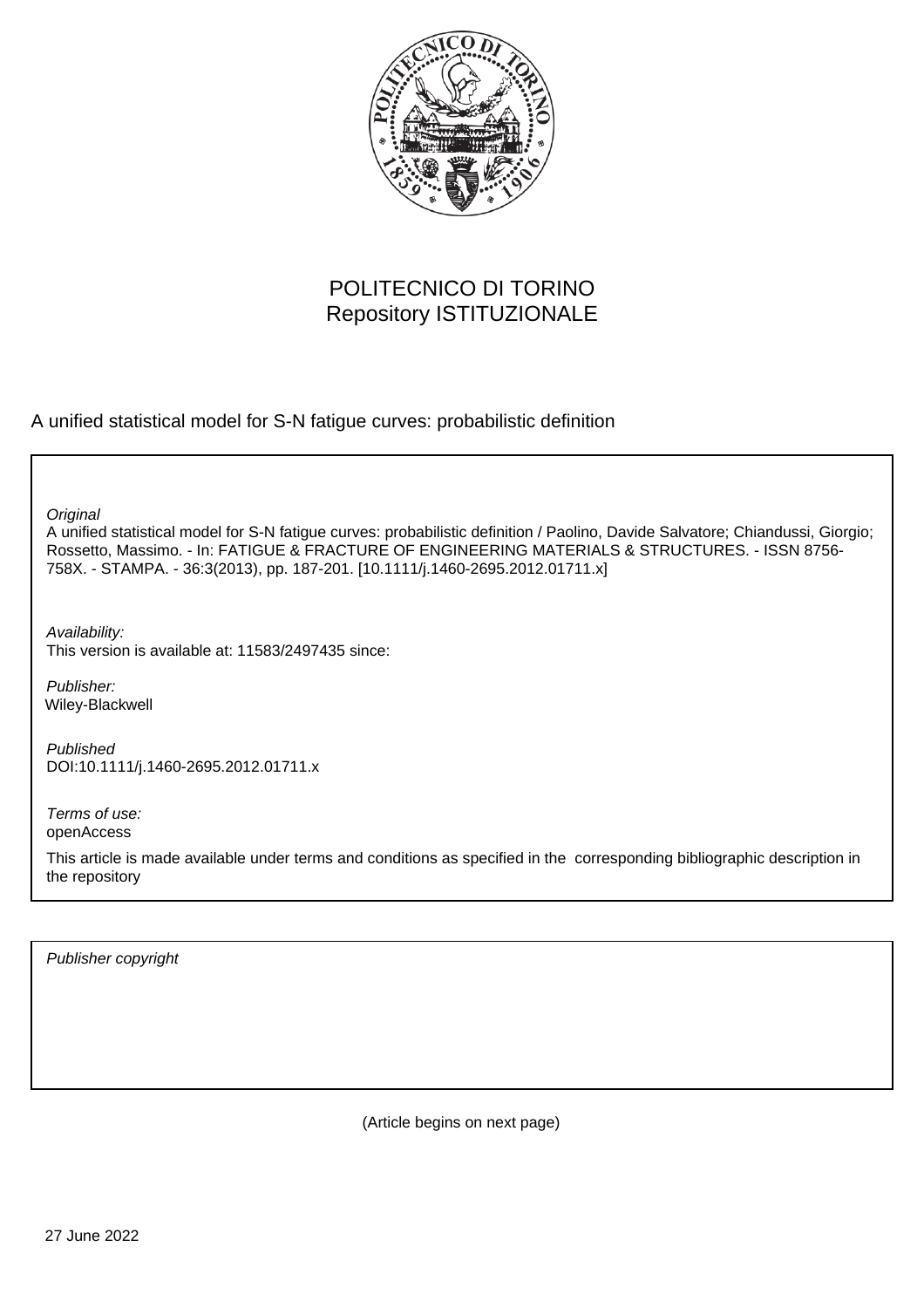# **Please cite this article as:**

"PAOLINO, D.S., CHIANDUSSI, G. and ROSSETTO, M., 2013. A unified statistical model for S-N fatigue curves: Probabilistic definition. *Fatigue and Fracture of Engineering Materials and Structures,* **36**(3), pp. 187-201."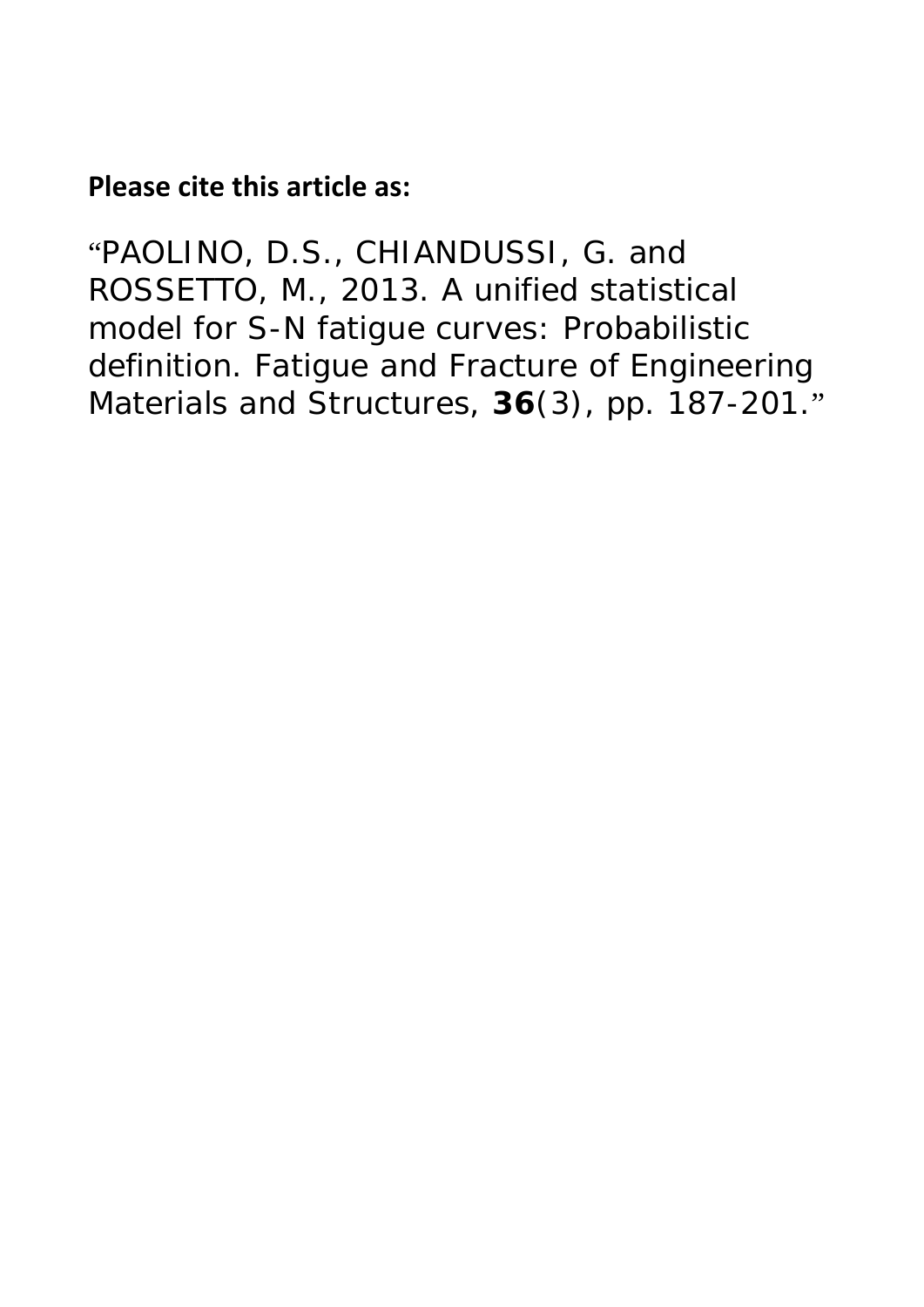## **A unified statistical model for S‐N fatigue curves: probabilistic definition**

#### **Authors:**

D.S. Paolino<sup>a</sup>, G. Chiandussi<sup>b</sup>, M. Rossetto<sup>c</sup>

<sup>a</sup> Department of Mechanical and Aerospace Engineering, Politecnico di Torino, 10129 Turin, Italy, davide.paolino@polito.it

<sup>b</sup> Department of Mechanical and Aerospace Engineering, Politecnico di Torino, 10129 Turin, Italy, giorgio.chiandussi@polito.it

 $\textdegree$  Department of Mechanical and Aerospace Engineering, Politecnico di Torino, 10129 Turin, Italy, massimo.rossetto@polito.it

#### **Corresponding Author:**

D.S. Paolino *E‐mail address*: davide.paolino@polito.it *Full postal address*: C.so Duca degli Abruzzi 24, Department of Mechanical and Aerospace Engineering – Politecnico di Torino, 10129 – Turin, ITALY *Phone number*: +39.011.090.5746 *Fax number*: +39.011.090.6999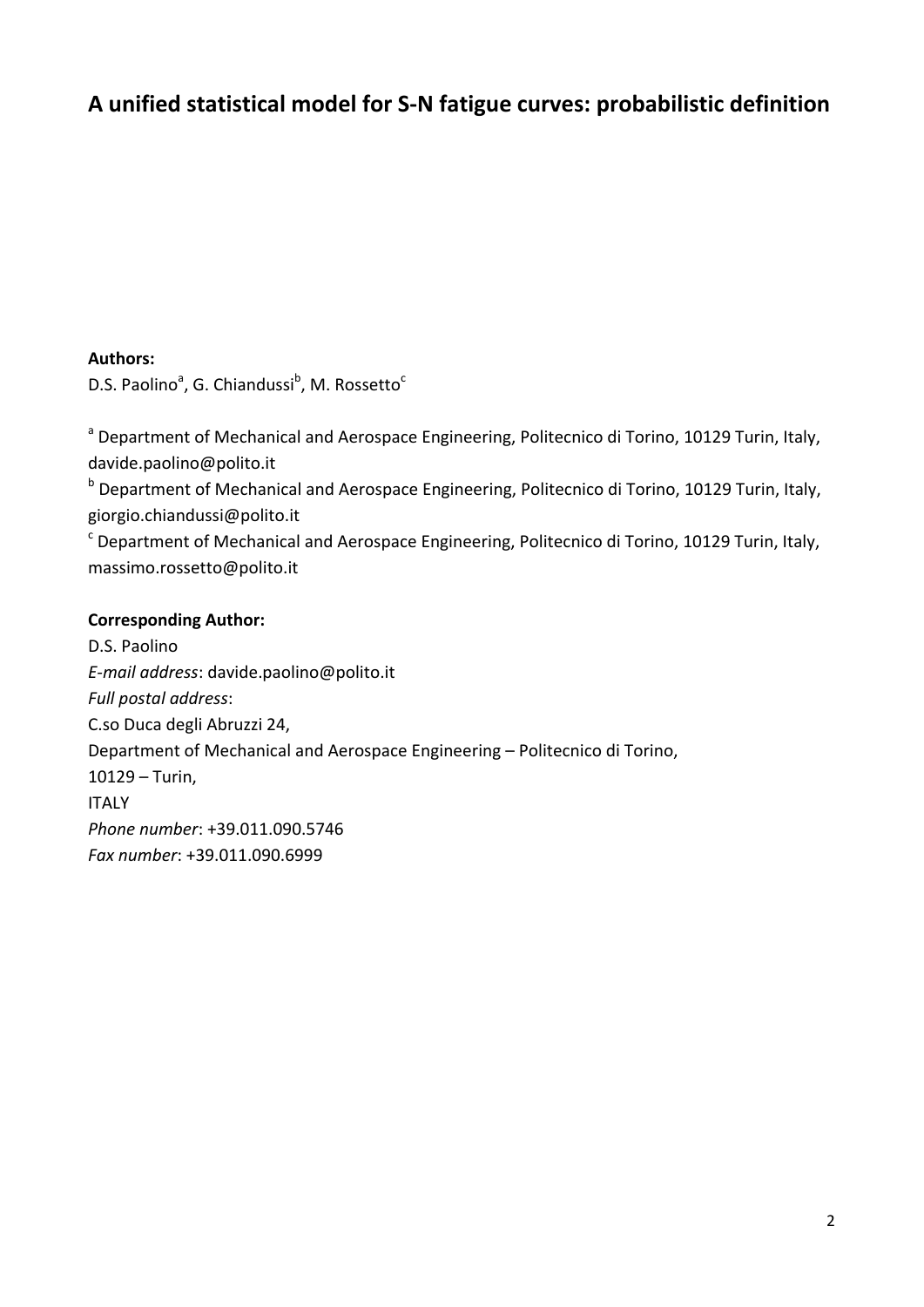### **Abstract:**

In recent years, experimental tests exploring the gigacycle fatigue properties of materials suggest the introduction of modifications in well known statistical fatigue life models. Usual fatigue life models, characterized by a single failure mechanism and by the presence of the fatigue limit, have been integrated by models that can take into account the occurrence of two failure mechanisms and do not consider the presence of the fatigue limit. The general case, in which more than two failure mechanisms coexist with the fatigue limit, has not been proposed yet.

The paper presents a unified statistical model which can take into account any number of failure mechanisms and the possible presence of the fatigue limit. The case of S‐N curves with different fatigue life distributions coexisting for the entire stress range covered by fatigue tests is also considered. The adaptability of the statistical model to the S‐N curves proposed in the open literature is demonstrated by qualitative numerical examples.

#### **Keywords:**

Gigacycle fatigue; Failure modes; Random fatigue limit; Random fatigue life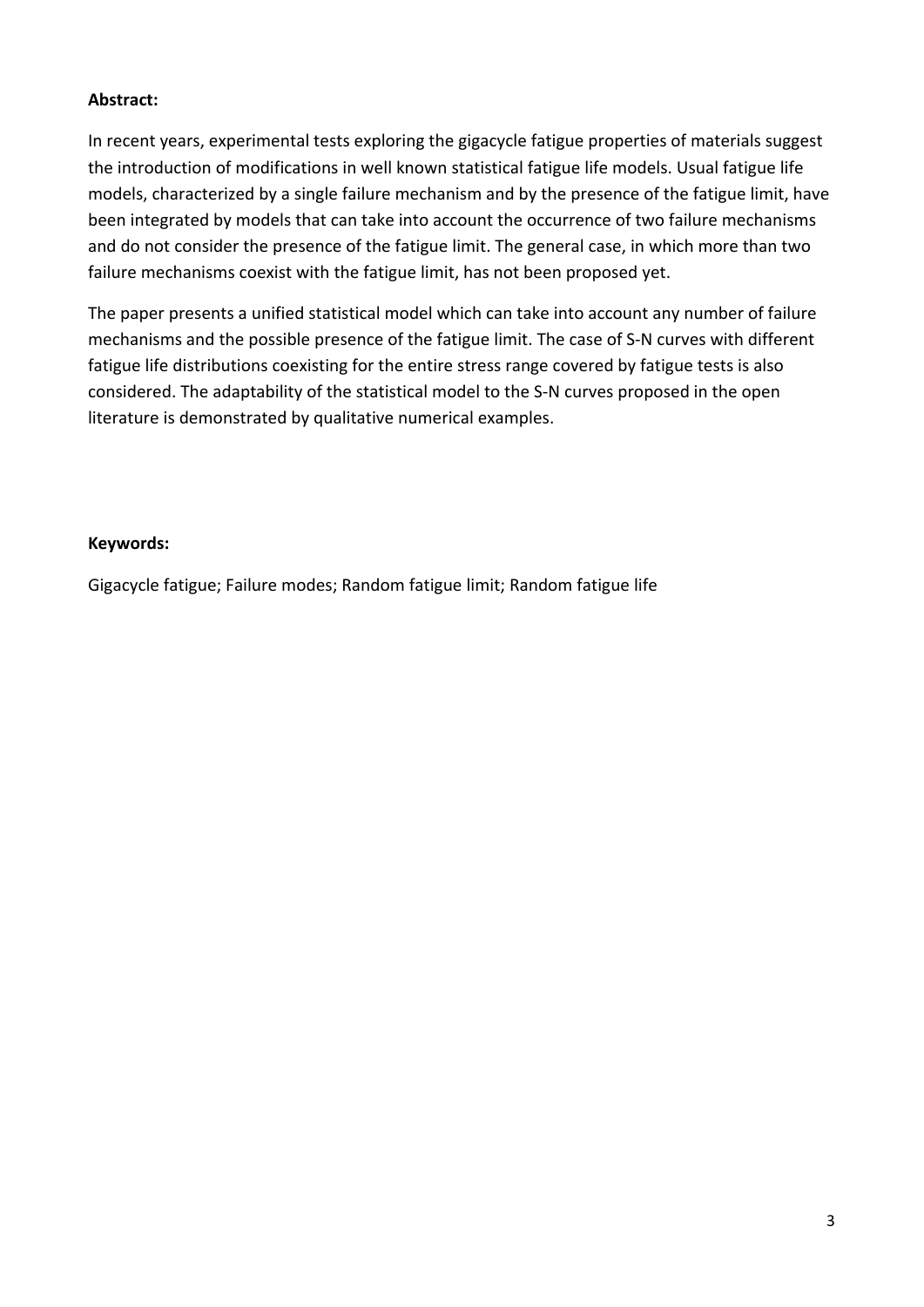## **Nomenclature**

 $c_i$  = number of failure causes generating the *i*-th failure mode

 $C_1, ..., C_i, ..., C_m$  = random variables representing failure causes

 $F_{X_l}, F_{X_{t}}, F_{X_{t_0}}, F_{X_{t_m}}, F_Y, F_{Y|int}, F_{Y|surf} =$  cumulative distribution functions

 $int =$  internal-initiated failure

 $m =$  number of failure modes

 $M =$  random variable representing failure mode

 $n_{\text{nar}} =$  total number of parameters

 $P[\cdot] =$  probability of an event

 $p_{j|i}^{\dagger} =$  probability of having the  $j$ -th failure cause within the  $i$ -th failure mode

 $q_{i, rand} = i$ -th random probability value

 $surf = surface$ -initiated failure

 $x =$ stress amplitude value

 $X_I$  = random variable representing fatigue limit

 $x_{l,max}$  = upper limit value of  $X_l$ 

 $X_t, X_{t_0}, X_{t_1}, X_{t_2}, \ldots, X_{t_{m-1}}, X_{t_m}$  = random variable representing transition stresses

 $x_{t,min} =$  lower limit value of  $X_t$ 

 $y =$  fatigue life value

 $y_{i, rand} = i$ -th random fatigue life value

 $Y =$  random variable representing fatigue life

 $Y|(i, j)$  = conditional random variable representing fatigue life given that  $M = i$  and  $C_i = j$ 

 $Y|int =$  conditional random variable representing fatigue life given that  $M = int$ 

 $Y|surf =$  conditional random variable representing fatigue life given that  $M = surf$ 

 $\Phi[\cdot]$  = standardized Normal cumulative distribution function

 $\mu_{X_{l}}, \mu_{X_{t}}, \mu_{X_{t_{i-1}}}, \mu_{Y|(i,j)}, \mu_{Y|int}, \mu_{Y|surf} =$  location parameters

 $a_{Y|((i,j), b_{Y|((i,j))})} =$  parameters involved in  $\mu_{Y|((i,j))}$ 

 $a_{Y|int}$ ,  $b_{Y|int}$  = parameters involved in  $\mu_{Y|int}$ 

 $a_{Y|surf}$ ,  $b_{Y|surf}$  = parameters involved in  $\mu_{Y|surf}$ 

 $\sigma_{X_{l}},\sigma_{X_{t}}$ ,  $\sigma_{X_{t_{i-1}}},\sigma_{Y|(i,j)},\sigma_{Y|int},\sigma_{Y|surf}$  = scale parameters

 $\cdot$  |  $\cdot$  = conditional event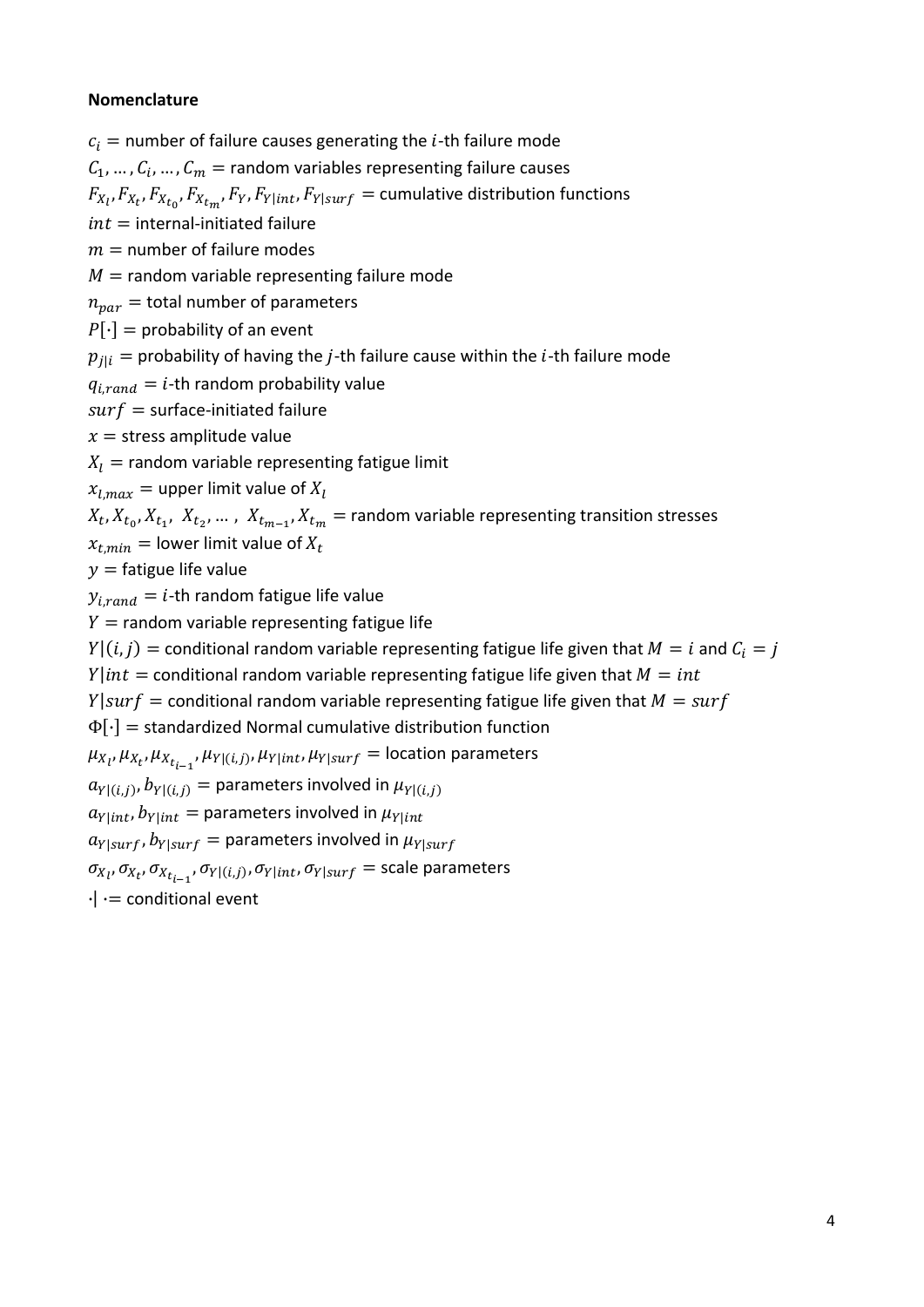## **1. Introduction**

In recent years, experimental tests exploring the gigacycle fatigue properties of materials suggest the introduction of modifications in well known statistical fatigue life models<sup>1</sup>.

In some cases<sup>2-6</sup>, it has been found that specimens may fail even if the applied stress value is smaller than the usual (conventional) fatigue limit. In most cases, while interior-initiated failures occur if the applied stress amplitude is smaller than the usual fatigue limit, failures due to crack nucleation at surface defects occur when the applied stress amplitude is larger than the usual fatigue limit. Therefore two distinct failure mechanisms are visible in fatigue data plots and, at a stress value near the usual fatigue limit, plots show a plateau separating the two failure mechanisms. For this reason, the usual fatigue limit can be considered as a transition stress that differentiates between two failure mechanisms. More generally, plateaux separating different failure mechanisms represent transition stresses, while plateaux separating finite lives from infinite lives can be considered as a real fatigue limit, if it exists $1/7$ .

Moreover, recent studies<sup>5,8-12</sup> have found that different fatigue life distributions may coexist. The presence of different fatigue life distributions in data plots can be explained by assuming that distinct mechanisms of failure may coexist for a wide range of the applied stress amplitude. Indeed, fractographs<sup>5,10</sup> have shown that inclusions with different properties<sup>13</sup> may lead to interior‐initiated failures at different average fatigue lives and, as a consequence, can be considered as different mechanisms of failure. Jha et al.<sup>8</sup> mentioned that different sizes of  $\alpha_2$ colonies in a  $\gamma$ -TiAl based alloy may be the cause of different fatigue lives. Finally, in<sup>8,9,11,12</sup> the presence of different life distributions in the same stress range is explained by considering the environmental effect: for some materials, a quasi‐vacuum environment may significantly delay crack nucleation.

In the following, according to what suggested by Harlow<sup>14</sup>, if failure mechanisms are separated by plateaux, then they are called failure modes; while, if failure mechanisms coexist for the same range of the applied stress amplitude and, consequently, are not distinguished by plateaux, then they are called failure causes.

To the authors' best knowledge, a unified statistical model able to describe any S‐N curve regardless of the number of failure modes and failure causes has not been identified yet. Usually, specific statistical fatigue models are used in order to fit specific experimental data. In many international standards $^{15,16}$  statistical fatigue models, able to describe experimental data with one failure mode due to one failure cause, are obtained by taking into account a linear function for the mean fatigue life and by considering a constant standard deviation for the fatigue life. By considering different probabilistic approaches (e.g., the random fatigue-limit model<sup>17,18</sup>, the weakest-link principle<sup>19</sup>, the equivalent fatigue strength concept<sup>20</sup>), the capability of taking into account the presence of the fatigue limit has been added in some statistical fatigue models. Recently<sup>21-23</sup>, a series system approach for competing failure modes<sup>24,25</sup> has been adopted for experimental data with two different failure causes. While, for the same type of experimental data, some other researchers<sup>6,8,26</sup> proposed an approach based on a mixture of distributions<sup>24,27</sup>.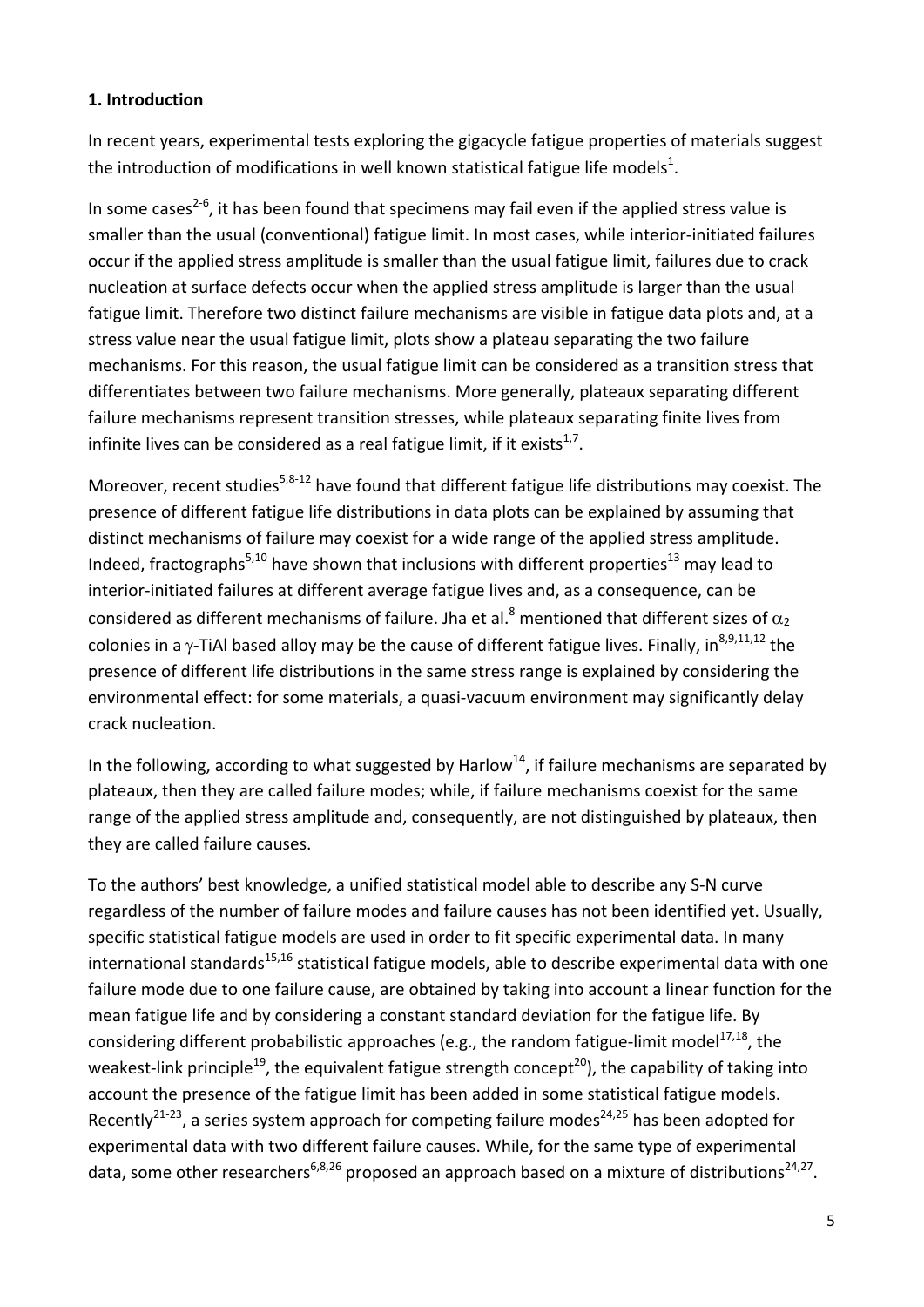A unified statistical model able to describe any S‐N curve regardless of the number of failure modes and failure causes is obtained in the following. The adaptability of the proposed model is demonstrated by qualitative numerical examples.

## **2. Duplex S‐N curve**

Figure 1 shows a typical gigacycle fatigue data plot with two plateaux: the upper plateau represents a transition stress, while the lower plateau represents a fatigue limit. This kind of plot is defined as duplex S-N curve<sup>6</sup>.





The statistical fatigue life model for duplex S‐N curves and its defining parameters are described in the following sections.

## **2.1 Duplex S‐N curve: statistical fatigue life model**

Some initial hypotheses are required in order to identify a statistical fatigue life model for duplex S‐N curves:

- 1) the fatigue limit,  $X_l$ , is a random variable (rv) with cumulative distribution function (cdf)  $F_{X_l}$ : fatigue limit values vary randomly from specimen to specimen, even if specimens are made of the same nominal material;
- 2) the transition stress,  $X_t$ , is a rv with cdf  $F_{X_t}$ : transition stress values vary randomly from specimen to specimen, even if specimens are made of the same nominal material;
- 3)  $X_l$  and  $X_t$  are independent rv's;
- 4) the failure mode,  $M$ , is a Bernoulli rv with realizations: internal-initiated failure,  $int$ , and surface-initiated failure, surf;
- 5) the fatigue life given that  $M = int$  is a conditional rv,  $Y|int$ , with cdf  $F_{Y|int}$ ;
- 6) the fatigue life given that  $M = surf$  is a conditional rv,  $Y|surf$ , with cdf  $F_{Y|surf}$ ;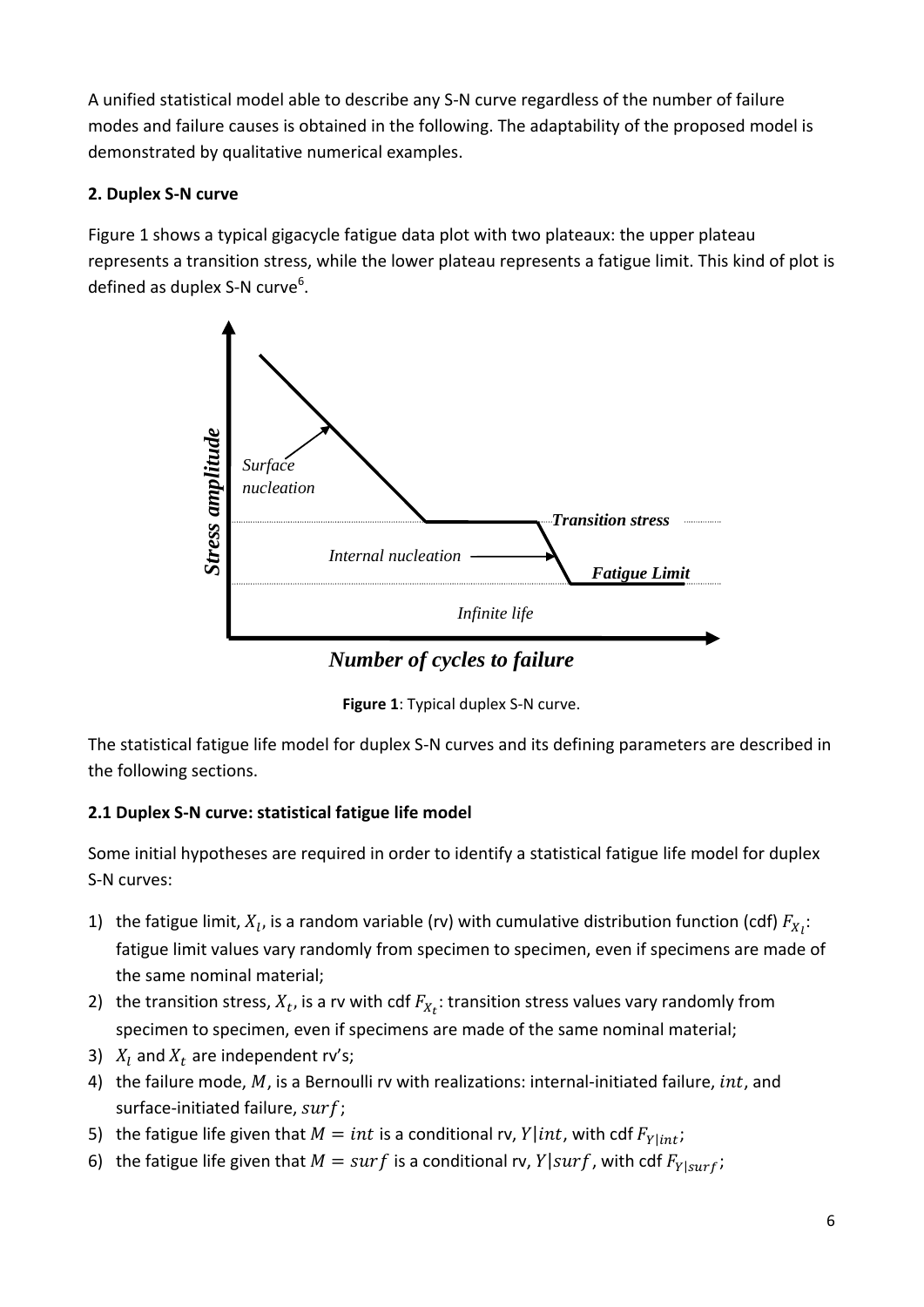By considering hypotheses 1)-4), the probability of having a surface-initiated failure is as follows:

$$
P[M = surf] = F_{X_l} F_{X_{t'}} \qquad (1)
$$

while the probability of having an interior-initiated failure is given by:

$$
P[M = int] = F_{X_l}(1 - F_{X_t}).
$$
 (2)

In particular, Equation (1) can be derived by considering that the probability of having a surface‐ initiated failure is equal to the probability that both  $X_l$  and  $X_t$  are smaller than a given stress amplitude value,  $x$ . While Equation (2) can be obtained by considering that the probability of having an interior-initiated failure is equal to the probability that x is between  $X_l$  and  $X_t$ .

It must be pointed out that, if  $X_l$  and  $X_t$  are continuous rv's defined on the whole stress amplitude axis, there is a nonzero probability of having a specimen with the fatigue limit larger than the transition stress. This is not acceptable from a physical point of view, since it would mean that interior‐initiated failures could occur even if the applied stress amplitude is smaller than the fatigue limit of the specimen. Thus, a seventh hypothesis must be added:

7) the event  $X_l \leq X_t$  is almost sure (i.e.,  $P[X_l \leq X_t] = 1$ ).

It is worth noting that hypothesis 7) adds a constraint to the relationship between the distributions of  $X_l$  and  $X_t$  but it is not in contrast with hypothesis 3). Indeed, in order to fulfill hypothesis 7) it is sufficient to assume for  $X_l$  a continuous distribution with a fixed upper limit value, say  $x_{l,max}$ , and for  $X_t$  a continuous distribution with a fixed lower limit value, say  $x_{t,min}$ , larger than  $x_{l,max}$ . Once defined the range of validity of the two distributions, random values for  $X_l$  and  $X_t$  can be independently drawn, thus fulfilling hypothesis 3).

As shown in Figure 2, hypothesis 7) can be graphically visualized with a stress amplitude axis representation concerning a single specimen.



**Figure 2**: Stress amplitude axis representation of hypothesis 7); duplex S‐N curve.

According to hypotheses 3) and 7) and with reference to Figure 2, Equation (1) can be further simplified as follows:

$$
P[M = surf] = P[X_t \le x] = F_{X_t}.
$$
 (3)

It is worth noting that, as explained by  $Cox<sup>24</sup>$ , two failure modes can be considered as mutually exclusive if a "single risk" model applies: i.e., if specimens belong to two different populations and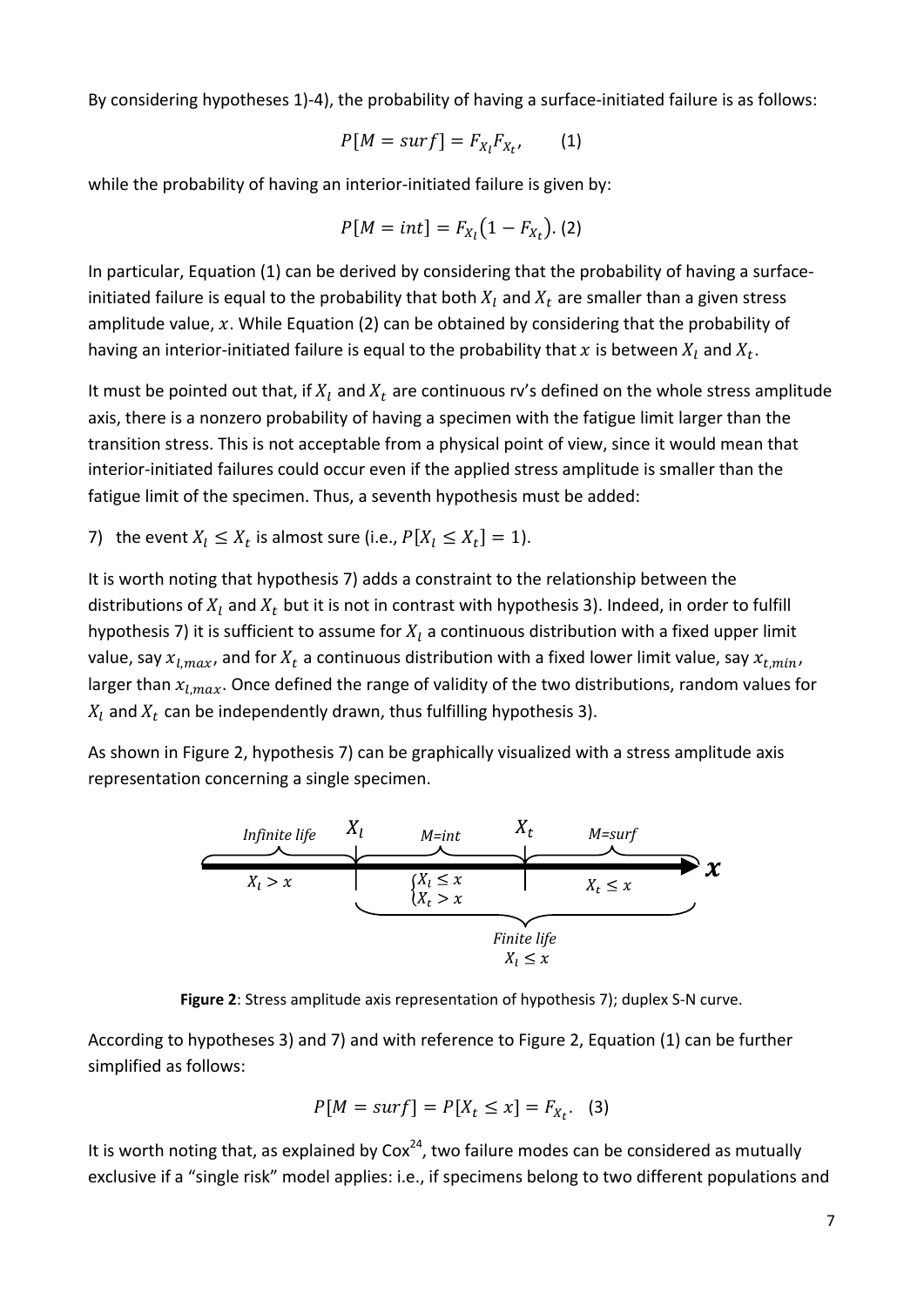a specimen of the first (second) population may fail only for the first (second) failure mode. Indeed, a "single risk" model can be adopted in this case, since it can be statistically shown<sup>9,28</sup> that surface-initiated failures (first failure mode) occur only when specimens have at least one surface defect (first population), while interior-initiated failures (second failure mode) occur only when specimens present no surface defect at all (second population).

By taking into account hypotheses 4)-6), the probability of having a surface-initiated failure with fatigue life,  $Y$ , smaller than a specific fatigue life value,  $y$ , is given by:

$$
P[Y \le y, M = surf] = P[Y \le y | M = surf] \cdot P[M = surf] = F_{Y|surf} F_{X_t}, \qquad (4)
$$

while the probability of having an interior-initiated failure with  $Y$  smaller than  $y$  is given by:

$$
P[Y \le y, M = int] = P[Y \le y | M = int] \cdot P[M = int] = F_{Y|int} F_{X_{l}}(1 - F_{X_{t}}).
$$
 (5)

As shown in Figure 2, the events  $M = \text{surf}$  and  $M = \text{int}$  form a partition of the set of finite lives; therefore, as an easy application of the Total Probability Theorem, it follows that the cdf of  $Y$  is finally given by:

$$
F_Y = F_{Y|surf} F_{X_t} + F_{Y|int} F_{X_t} (1 - F_{X_t}),
$$
 (6)

which represents the statistical fatigue life model for duplex S-N curves.

#### **2.2. Duplex S‐N curve: parameters**

The cdf  $F_Y$  given in (6) depends on the cdf's of the continuous rv's  $X_1, X_t, Y|int$  and  $Y|surf$ . According to what proposed in the literature<sup>17,18,20,29</sup> for the fatigue strength, both  $X_t$  and  $X_t$  can be considered location-scale (e.g., Normal) or log-location-scale (e.g., Weibull of Log-Normal) rv's. Without loss of generality, in the following both  $X_l$  and  $X_t$  are supposed to be Normal distributed. In particular, let  $X_l$  have location parameter  $\mu_{X_l}$  and scale parameter  $\sigma_{X_{l'}}$  and  $X_t$  have location parameter  $\mu_{X_t}$  and scale parameter  $\sigma_{X_{t}}$ , then:

$$
F_{X_l} = \Phi\left[\frac{x - \mu_{X_l}}{\sigma_{X_l}}\right],\qquad(7)
$$

and

$$
F_{X_t} = \Phi\left[\frac{x - \mu_{X_t}}{\sigma_{X_t}}\right],\qquad(8)
$$

where Φ is the standardized Normal cdf.

It is worth noting that if  $X_l$  and  $X_t$  are supposed to be Normal distributed, then hypothesis 7) is violated. According to what suggested in Section 2.1, in order to fulfill hypothesis 7), the Normal distributions must be properly truncated and the limits of the truncated distributions can be considered as new parameters to be estimated. However, as it will be shown in Sections 4.4 and 4.6, the truncation can be avoided by sufficiently spacing far apart  $\mu_{X_l}$  and  $\mu_{X_t}$ : if the two location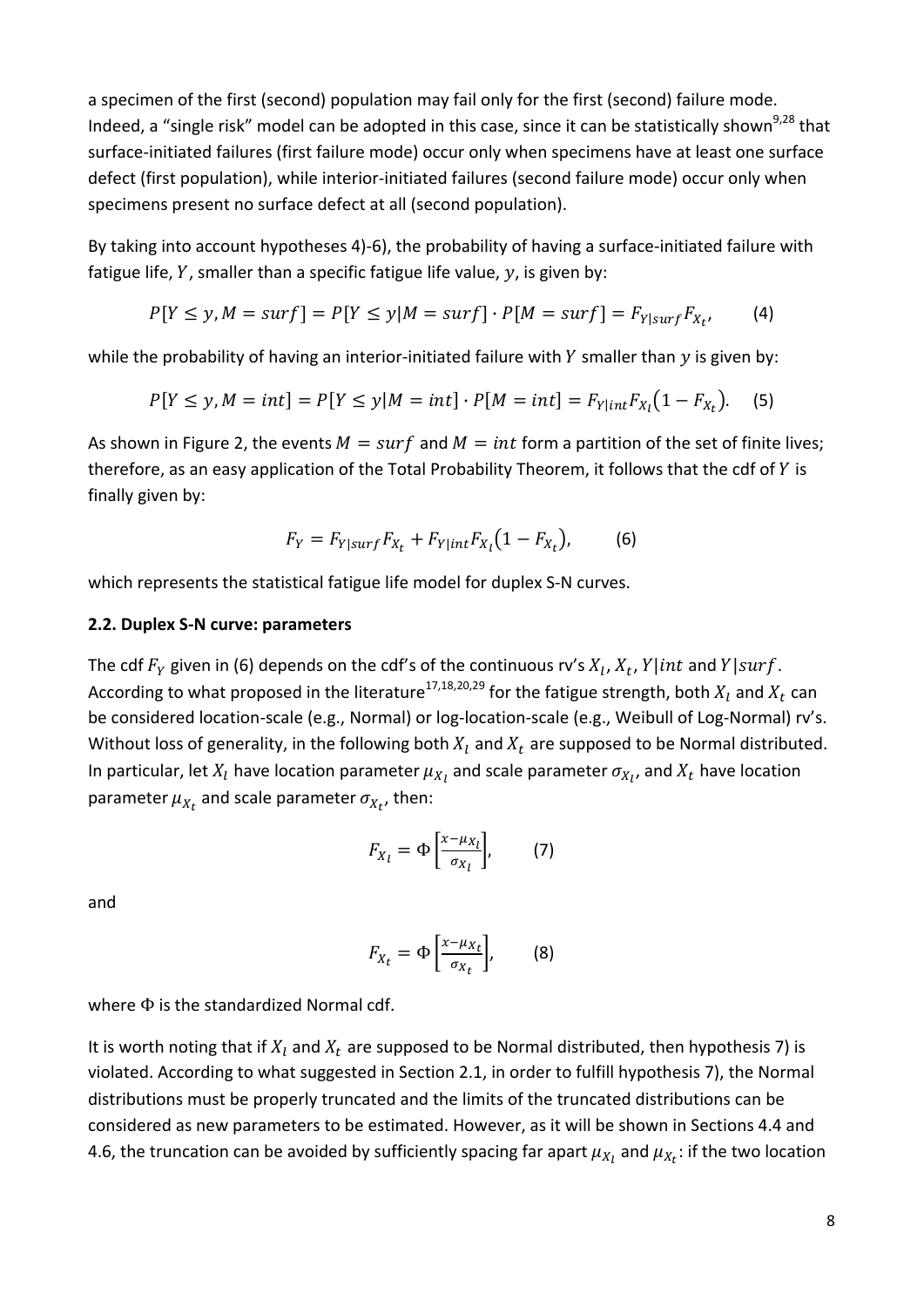parameters are quite distant from each other, then the probability of having  $X_t > X_l$  becomes negligible.

In the literature<sup>17,18,30</sup> different types of continuous distribution have been proposed for the number of cycles to failure. Usually, either a 2‐parameter Weibull distribution or a Log‐Normal distribution are used for the cycles to failure rv. In both cases the conditional fatigue life, which can be assumed to be the logarithm of the cycles to failure, follows a location‐scale distribution. Without loss of generality, in the following the conditional fatigue life rv's are supposed to be Normal distributed. Therefore, suppose that  $Y|int$  has location parameter  $\mu_{Y|int}$  and scale parameter  $\sigma_{Y|int}$ , and that  $Y|surf$  has location parameter  $\mu_{Y|surf}$  and scale parameter  $\sigma_{Y|surf}$ , then:

$$
F_{Y|int} = \Phi\left[\frac{y-\mu_{Y|int}}{\sigma_{Y|int}}\right], (9)
$$

and

$$
F_{Y|surf} = \Phi \left[ \frac{y - \mu_{Y|surf}}{\sigma_{Y|surf}} \right].
$$
 (10)

It is well-known that the parameters of the cdf's given in Equations (9) and (10) depend on the applied stress amplitude. In particular, any monotonic decreasing function of  $x$  can be adopted for the location parameters, while, in the case of the scale parameters, any positive function can be used. In the simplest case, the scale parameters are constant and the location parameters are linear $15,16,30$  function of the applied stress amplitude:

$$
\mu_{Y|int} = a_{Y|int} + x \cdot b_{Y|int},
$$

and

$$
\mu_{Y|surf} = a_{Y|surf} + x \cdot b_{Y|surf},
$$

where  $a_{Y|int}$ ,  $b_{Y|int}$ ,  $a_{Y|surf}$  and  $b_{Y|surf}$  are four constant coefficients.

In this particular case, by taking into account Equations (7-10),  $F_Y$  finally becomes:

$$
F_Y = \Phi\left[\frac{y - (a_{Y|surf} + x \cdot b_{Y|surf})}{\sigma_{Y|surf}}\right] \Phi\left[\frac{x - \mu_{X_t}}{\sigma_{X_t}}\right] + \Phi\left[\frac{y - (a_{Y|int} + x \cdot b_{Y|int})}{\sigma_{Y|int}}\right] \Phi\left[\frac{x - \mu_{X_t}}{\sigma_{X_t}}\right] \left(1 - \Phi\left[\frac{x - \mu_{X_t}}{\sigma_{X_t}}\right]\right),\tag{11}
$$

and the total number of parameters of the model is equal to 10.

#### **3. General S‐N curve**

As a general rule, S-N curves can show a fatigue limit and more than two failure modes (i.e., more than one transition stress). Moreover, each failure mode can be due to more than one cause of failure (i.e., different fatigue life distributions coexist in the range between two different transition stresses): this is the case of general S‐N curves. Figure 3 shows a case of S‐N curve with the fatigue limit and three failure modes, each of them due to two distinct causes: as an example, internal nucleation (failure mode 1) can be due to porosity (failure cause  $1<sub>1</sub>$ ) or inclusions (failure cause  $2<sub>1</sub>$ ),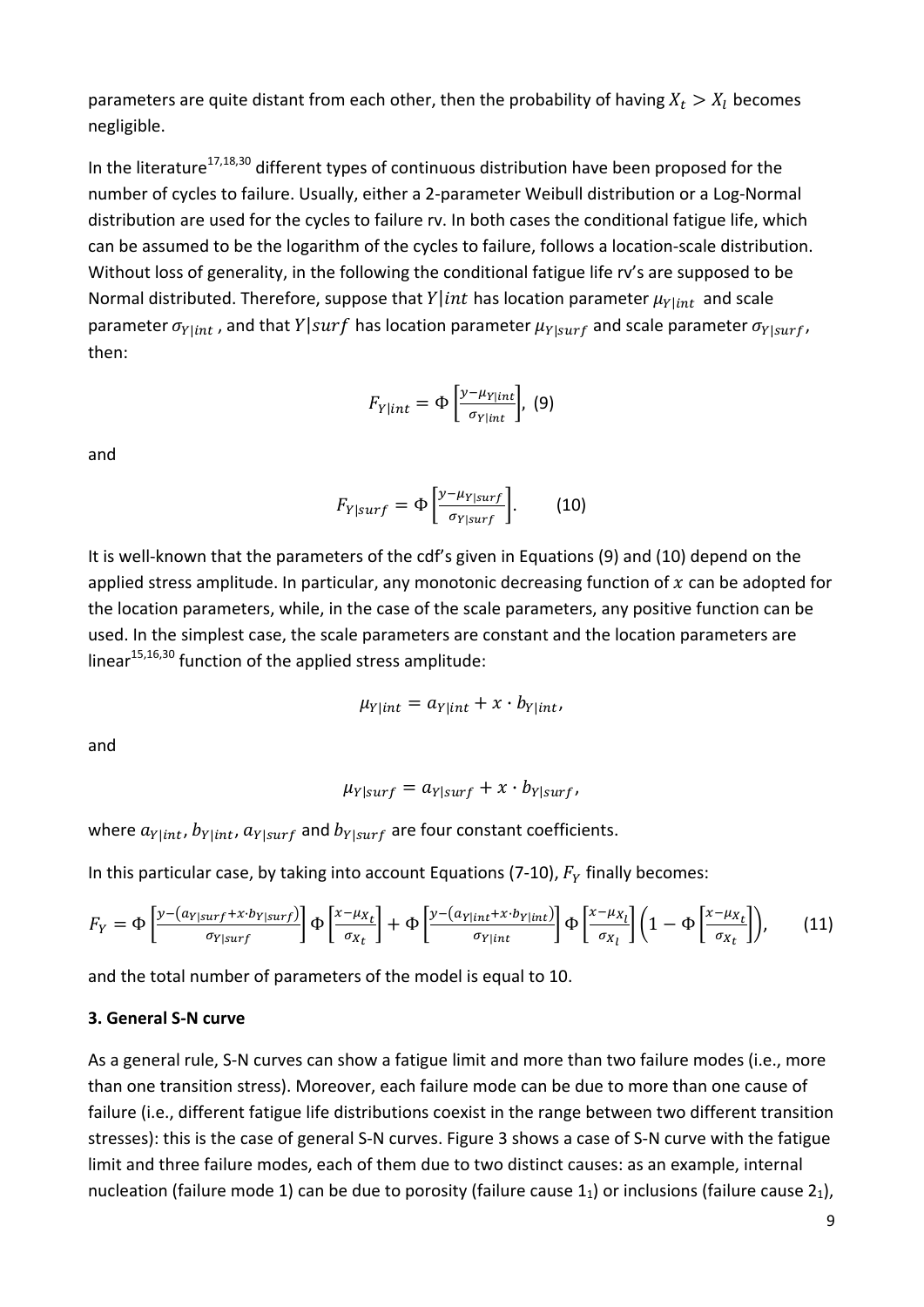subsurface nucleation (failure mode 2) can be due to two different inclusion sizes (failure causes  $1<sub>2</sub>$  and  $2<sub>2</sub>$ ), and surface nucleation (failure mode 3) can be due to scratches (failure cause  $1<sub>3</sub>$ ) or voids (failure cause 23).



*Number of cycles to failure* 

**Figure 3**: *S*‐*N* curve with fatigue limit and three failure modes due to two distinct causes; causes I and II are specific to each failure mode.

The statistical fatigue life model for general S‐N curves and its defining parameters are described in the following sections.

## **3.1 General S‐N curve: statistical fatigue life model**

The results shown in Section 2.1 can be generalized. It is possible to obtain the statistical model for general S-N curves characterized by  $m$  different failure modes and a fatigue limit. In case of general S‐N curves, the hypotheses given in Section 2.1 become:

- 1) the fatigue limit,  $X_l$ , is a continuous rv;
- 2) the transition stresses,  $X_{t_1}, X_{t_2}, ..., X_{t_{m-1}}$ , are continuous rv's;
- 3)  $X_l, X_{t_1}, X_{t_2}, \ldots, X_{t_{m-1}}$  are mutually independent rv's;
- 4) the failure mode, M, is a discrete rv with realizations  $1, ..., i, ..., m$ ;
- 5) the failure causes,  $C_1$ , ...,  $C_i$ , ...,  $C_m$ , are discrete rv's;
- 6) possible realizations of the *i*-th failure cause (i.e., the rv,  $C_i$ , representing all failure causes generating the *i*-th failure mode) are  $1, ..., j, ..., c_i$  with probability equal to  $p_{1|i},...,p_{j|i},...,p_{c_i|i}$ , respectively;
- 7) the fatigue life given that  $M = i$  and  $C_i = j$  is a conditional rv,  $Y|(i,j)$ , with cdf  $F_{Y|(i,j)}$ ;
- 8) the event  $X_l \leq X_{t_1} \leq X_{t_2} \leq \cdots \leq X_{t_{m-1}}$  is almost sure.

As shown in Figure 4, hypothesis 8) can be graphically visualized with a stress amplitude axis representation concerning a single specimen.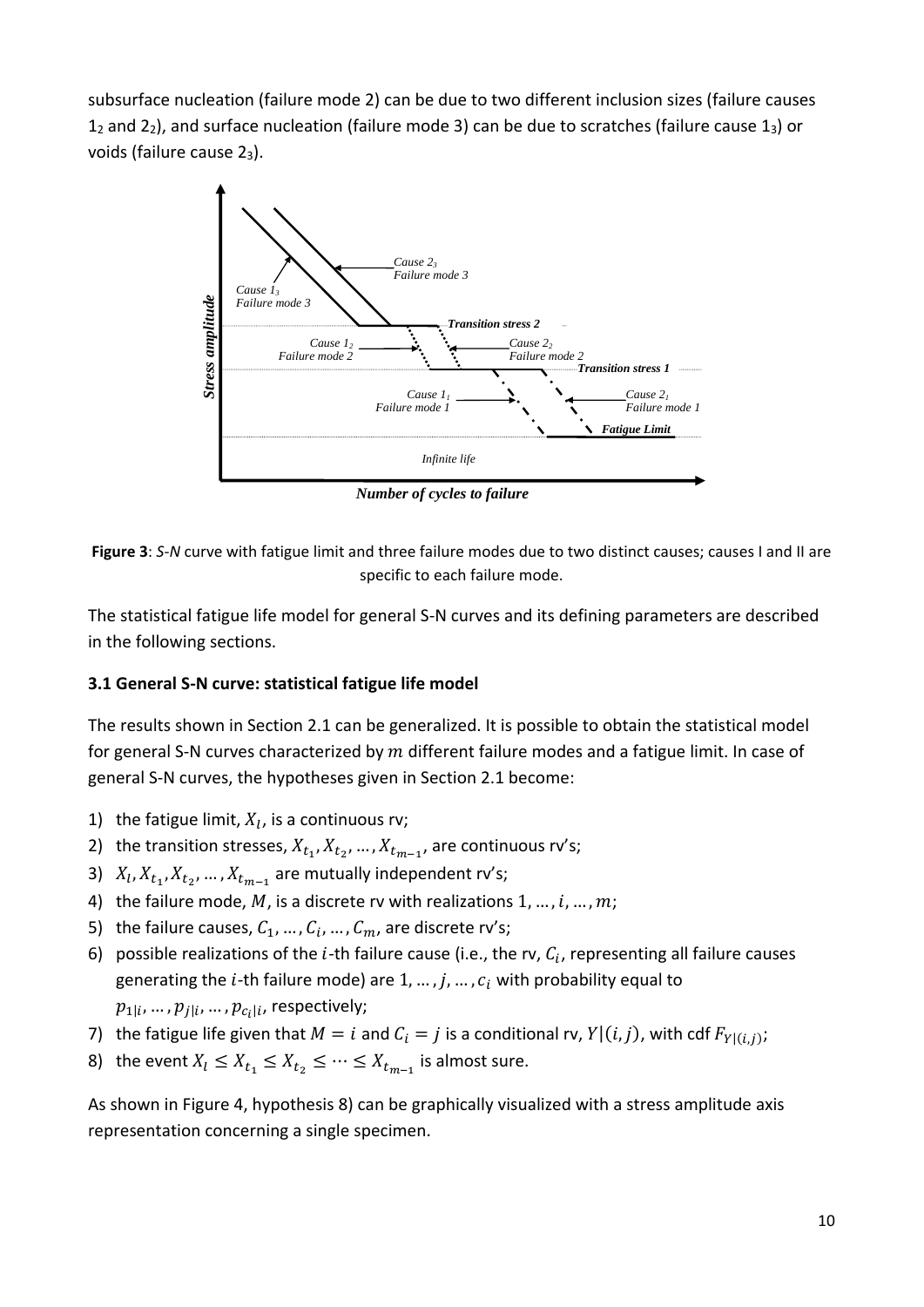

**Figure 4**: Stress amplitude axis representation of hypothesis 8); general *S*‐*N* curve.

According to hypotheses 3) and 8) and with reference to Figure 4, it is possible to determine the probability of having a specimen that fails with failure mode 1:

$$
P[M = 1] = P[X_l \le x, X_{t_1} > x] = F_{X_l} \left( 1 - F_{X_{t_1}} \right). (12)
$$

With similar considerations, the probability that a specimen fails with the  $i$ -th failure mode is given by:

$$
P[M = i] = P[X_{t_{i-1}} \le x, X_{t_i} > x] = F_{X_{t_{i-1}}} (1 - F_{X_{t_i}}), \quad (13)
$$

and the probability of having a specimen that fails with the  $m$ -th failure mode is given by:

$$
P[M = m] = P[X_{t_{m-1}} \le x] = F_{X_{t_{m-1}}}.
$$
 (14)

By letting  $F_{X_{t_0}} = F_{X_t}$  and  $F_{X_{t_m}} = 0$ , Equations (12) and (14) become particular cases of Equation (13).

By focusing on the  $i$ -th failure mode, the probability that a specimen fails with failure mode  $i$  for the  $j$ -th failure cause is given by:

$$
P[M = i, C_i = j] = P[C_i = j | M = i] \cdot P[M = i] = p_{j|i} F_{X_{t_{i-1}}} \left(1 - F_{X_{t_i}}\right).
$$

The probability that a specimen fails with the  $i$ -th failure mode for the  $j$ -th failure cause and with a fatigue life smaller than  $y$  is therefore given by:

$$
P[Y \le y, M = i, C_i = j] = P[Y \le y | (M = i, C_i = j)] \cdot P[M = i, C_i = j] =
$$
  
= 
$$
F_{Y|(i,j)} p_{j|i} F_{X_{t_{i-1}}} (1 - F_{X_{t_i}}).
$$

Similarly to what stated for the failure modes in Section 2.1, the  $c_i$  failure causes form a partition of the *i*-th failure mode. As an easy application of the Total Probability, it follows that the probability of having a failure with failure mode  $i$  and with fatigue life smaller than  $y$  is therefore given by:

$$
P[Y \le y, M = i] = F_{X_{t_{i-1}}} \left( 1 - F_{X_{t_i}} \right) \sum_{j=1}^{c_i} F_{Y | (i,j)} p_{j|i}.
$$

What demonstrated for two failure modes in Section 2.1 can be easily extended to the case of more than two failure modes. Indeed, it can be shown that, according to the hypotheses 3) and 8),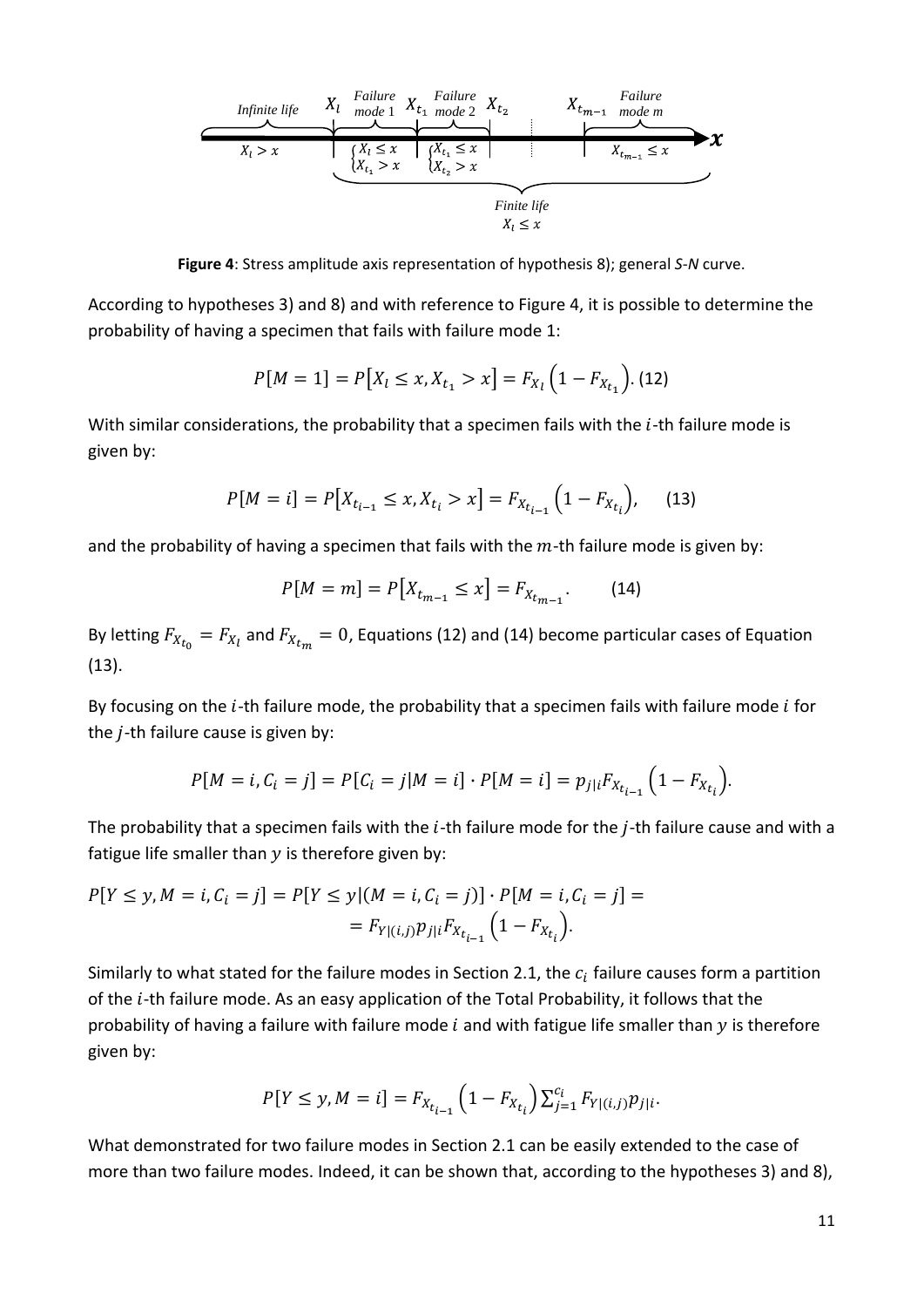the  $m$  failure modes form a partition of the set of finite lives. Therefore, by taking into account the Total Probability Theorem, the cdf of  $Y$  is finally given by:

$$
F_Y = \sum_{i=1}^{m} F_{X_{t_{i-1}}} \left( 1 - F_{X_{t_i}} \right) \sum_{j=1}^{c_i} F_{Y|(i,j)} p_{j|i} (15)
$$

which represents the statistical fatigue life model for general S-N curves.

#### **3.2. General S‐N curve: parameters**

In case of general S-N curves,  $m$  generalized transition stresses (i.e., rv's that are either transition stresses or fatigue limit) are present in the model. According to what stated in Section 2.2 and without loss of generality, the generic  $X_{t_{i-1}}$  rv is supposed to be Normal distributed:

$$
F_{X_{t_{i-1}}} = \Phi\left[\frac{x - \mu_{X_{t_{i-1}}}}{\sigma_{X_{t_{i-1}}}}\right], (16)
$$

with  $\mu_{X_{t_0}} = \mu_{X_l}$  and  $\sigma_{X_{t_0}} = \sigma_{X_l}$ .

Similarly, the generic conditional cdf,  $F_{Y|(i,j)}$ , is given by:

$$
F_{Y|(i,j)} = \Phi\left[\frac{y - \mu_{Y|(i,j)}}{\sigma_{Y|(i,j)}}\right].\tag{17}
$$

In the most simple case, the location parameters linearly depend on the applied stress amplitude and the scale parameters are constant. In this case, Equation (17) becomes:

$$
F_{Y|(i,j)} = \Phi\left[\frac{y - (a_{Y|(i,j)} + b_{Y|(i,j)} \cdot x)}{\sigma_{Y|(i,j)}}\right].
$$
 (18)

Finally, the conditional probabilities  $p_{j|i}$  must be considered. For each failure mode, the  $p_{j|i}$  must sum to unity (i.e.,  $\sum_{j=1}^{c_i} p_{j|i} = 1$ ). Therefore the number of  $p_{j|i}$  that must be known is  $\sum_{i=1}^{m} (c_i - 1).$ 

If models (16) and (18) hold, then Equation (15) becomes:

$$
F_Y = \sum_{i=1}^m \Phi\left[\frac{x - \mu_{X_{t_{i-1}}}}{\sigma_{X_{t_{i-1}}}}\right] \left(1 - \Phi\left[\frac{x - \mu_{X_{t_i}}}{\sigma_{X_{t_i}}}\right]\right) \sum_{j=1}^{c_i} \Phi\left[\frac{y - (a_{Y|(i,j)} + b_{Y|(i,j)} \cdot x)}{\sigma_{Y|(i,j)}}\right] p_{j|i},
$$

and the total number of parameters involved in model (15) is given by:

$$
n_{par} = 2m + 3\sum_{i=1}^{m} c_i + \sum_{i=1}^{m} (c_i - 1).
$$
 (19)

If  $m = 2$  and  $c_1 = c_2 = 1$ , to say, there are 2 failure modes and 1 failure cause for each failure mode, Equation (19) gives  $n_{par} = 10$ , which confirms the result obtained in Section 2.2.

#### **4. Numerical examples**

Fatigue data plots available in the literature are very different. In the following, it will be shown that they can be qualitatively described by the general model (15) with suitable hypotheses on the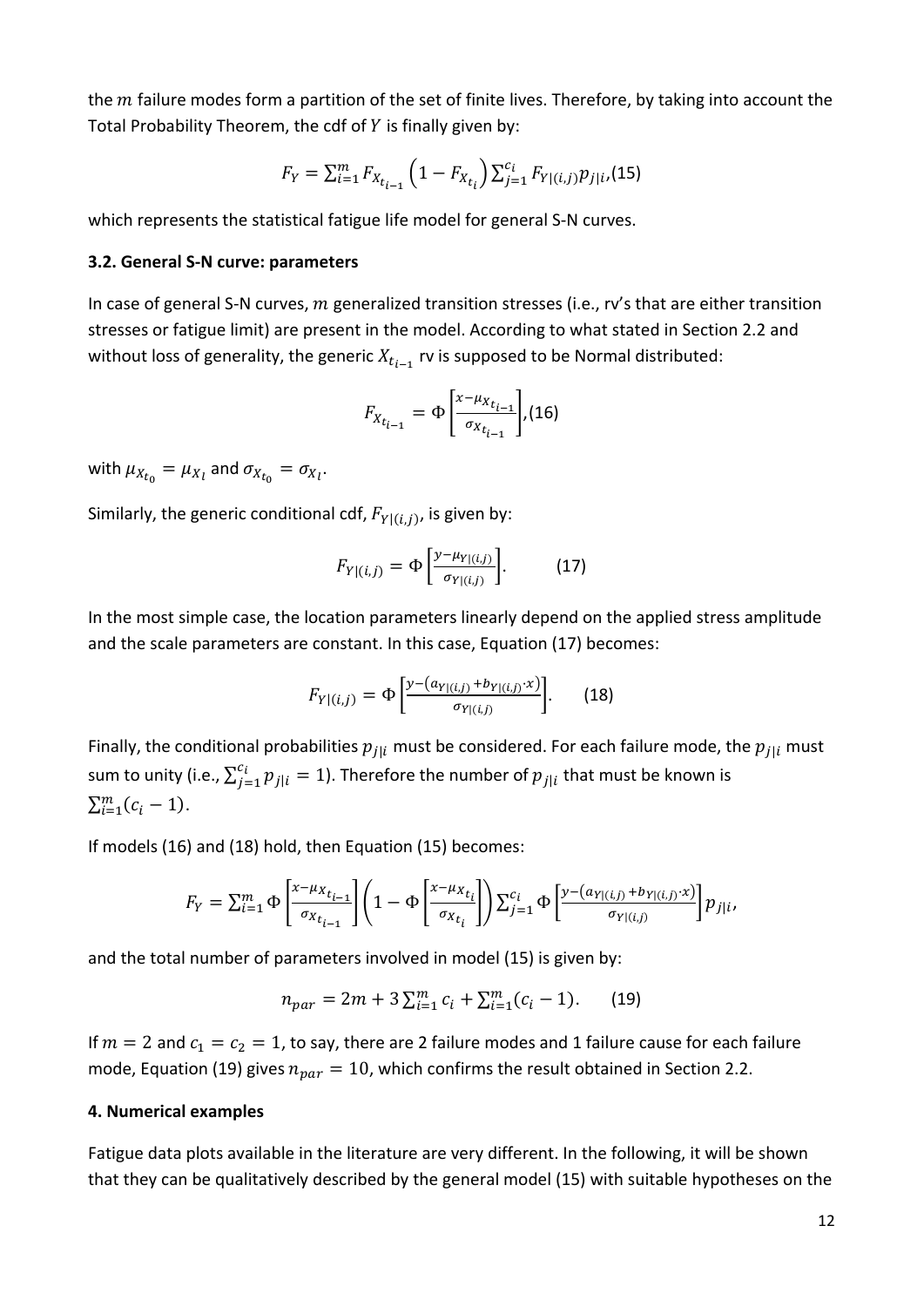parameters. The aim of the present paper is statistical modeling rather than statistical fitting and, as a consequence, the values considered for the parameters are arbitrarily assumed for qualitative purposes. Well-known statistical methods for parameter estimation (e.g., graphical methods and the Maximum Likelihood principle) can be adopted for quantitatively fitting the general model (15) to the experimental data. Indeed, if applied, fitting of experimental data would permit to estimate at once different key material parameters and, consequently, to make assumptions about the presence of a fatigue limit (with its mean value and scatter), and of a transition stress (with its mean value and scatter), and to potentially distinguish between two distinct failure modes (e.g., surface-initiated or internal-initiated failure) or failure causes (e.g., two types of inclusion with significantly different sizes) prior to any fractographic analysis. For instance, if two types of inclusion with significantly different sizes originated the same internal failure mode, then the final distribution for the fatigue life is expected to be bimodal with scatter significantly influenced by the two original statistical populations of inclusion size. Therefore, fitting of experimental data would give a bimodal fatigue life distribution model, which could give to the experimenter an indication about the type of distributions which originated the fatigue life data.

#### **4.1 One failure mode due to one cause without fatigue limit**

This is the most simple case, with  $m=1$ ,  $c_1=1$  and  $F_{X_{t_0}}=F_{X_l}=1$ . According to Sections 3.1 and 3.2,  $F_{X_{t_m}} = 0$  and  $\sum_{j=1}^{c_i} P_{j|i} = 1.$  Since  $m=1$  and  $c_1=1$ , it follows that  $P_{1|1} = 1$  and  $F_{X_{t}} = 0$ , and the final model is given by:

$$
F_Y = F_{Y|(1,1)}.\,\, (20)
$$

If Equation (18) is considered, then Equation (20) is in agreement with the linear models proposed in the literature and in international standards<sup>15,16</sup> and the final model depends on the 3 parameters,  $a_{Y|(1,1)}$ ,  $b_{Y|(1,1)}$  and  $\sigma_{Y|(1,1)}$ . As an example, let  $a_{Y|(1,1)}$  be equal to 20,  $b_{Y|(1,1)}$  be equal to  $-1$  and  $\sigma_{Y|(1,1)}$  be equal to 0.5. With these hypotheses, model (20) finally becomes:

$$
F_Y = \Phi \left[ \frac{y - (20 - x)}{0.5} \right].
$$
 (21)

Figure 5a shows the S‐N curves obtained by using model (21) with failure probabilities equal to 0.1, 0.5 and 0.9, respectively. As shown in Figure 5b, the cdf's at two different x values are only shifted, since  $\sigma_{Y|(1,1)}$  is supposed constant.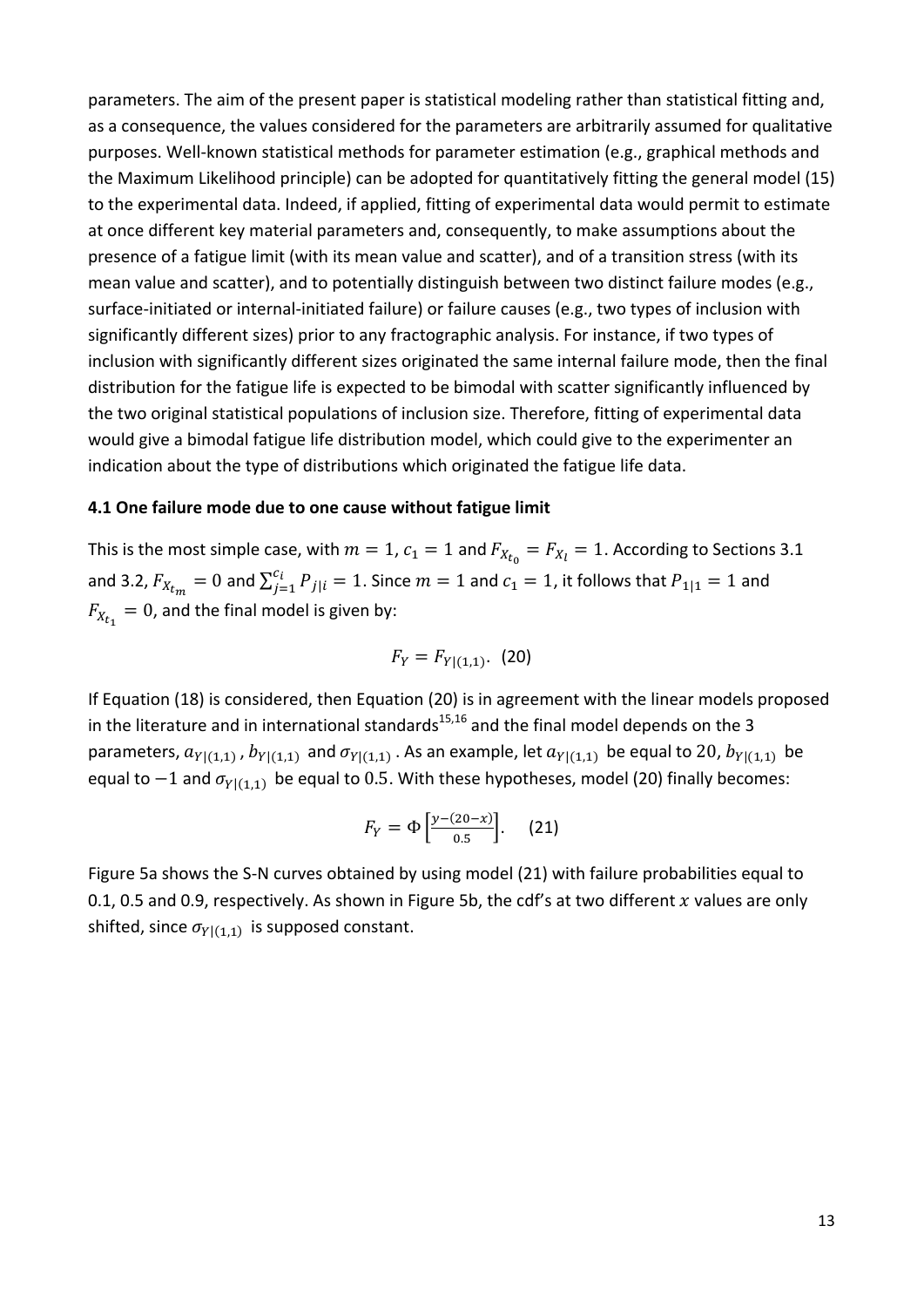

Figure 5: (a) S-N curves calculated from model (21) for different failure probabilities. (b) Cdf's of Y for different values of applied stress amplitude.

Figure 6 shows the good qualitative agreement between random data (Figure 6a) generated from model (21) and, e.g., experimental data (Figure 6b) obtained on 17‐4PH martensitic stainless steel specimens $^{31}$ .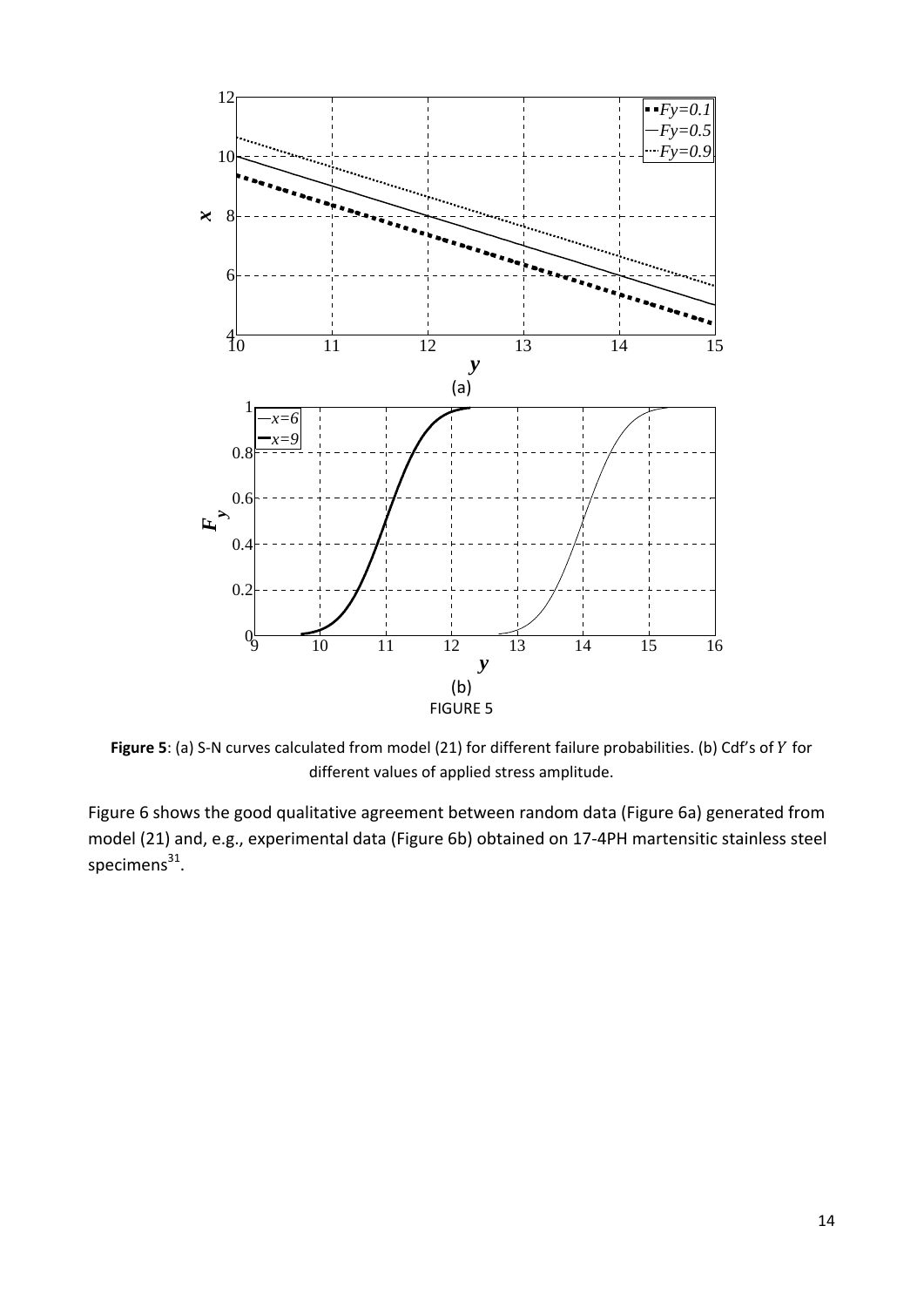

**Figure** 6: (a) Random generated data from model (21). (b) Experimental fatigue data plot<sup>31</sup>.

Random data are generated by considering 30 equispaced values of  $x$  varying from 5 to 10. For each value of x, 2 random probability values are generated. If  $q_{i, rand}$  denotes the *i*-th random probability value, then the equation  $F_Y[y_{irand}] = q_{irand}$  allows to compute the *i*-th random fatigue life value,  $y_{i, rand}$ . By repeating the procedure for each  $q_{i, rand}$  value, the set of random data used for Figure 6a can be finally obtained. In the following numerical examples, a similar procedure is adopted to generate random data resembling experimental data taken from the open literature. The number of generated random data is different for Subsections 4.1‐4.7; the random data plots (Figures 6, 8, 10, 12, 14, 16, 18 and 20) show that the proposed statistical model is not affected by the variation in data numerosity. Furthermore, it is worth noting that no attempt is made to quantitatively reproduce experimental data: graphs with random generated data aim only to show the potentiality of the proposed statistical model in catching possible qualitative trends of experimental data taken from the open literature. For this reason, figures with random generated data have axes, intentionally indicated with generic symbols "*x*" and "*y*", which may be different from the axes of the corresponding figures with experimental data.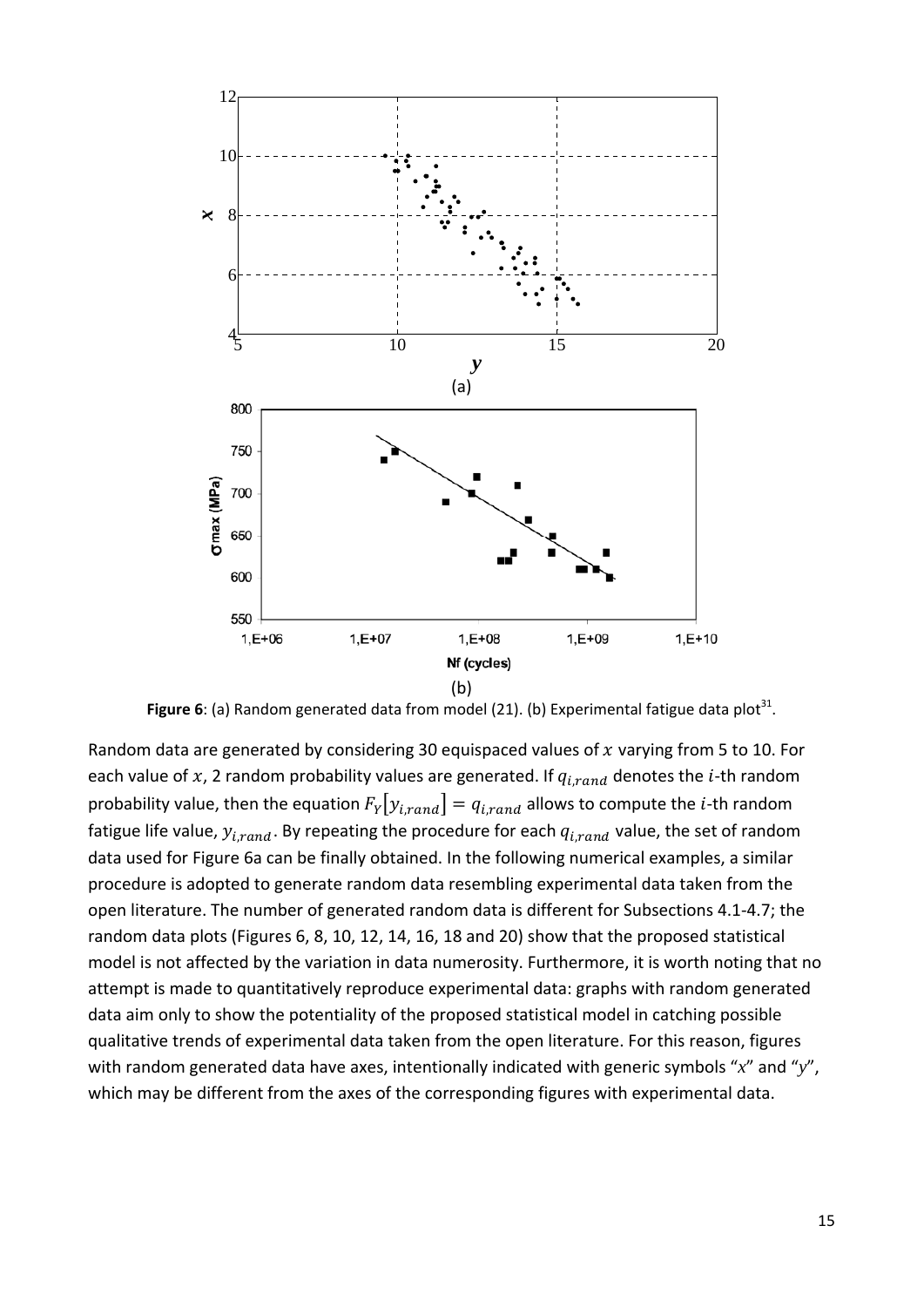#### **4.2 One failure mode due to one cause with fatigue limit**

As in the previous case,  $m=1$  and  $c_1=1$ . However, differently from what stated in Section 4.1,  $F_{X_l}$  is smaller than 1. According to these hypotheses model (15) becomes:

$$
F_Y = F_{X_l} F_{Y|(1,1)}.
$$
 (22)

If Equations (16) and (18) are considered, then the cdf (22) depends on 5 parameters and corresponds to models already proposed in the literature $^{17,18}$ . As an example, let  $\mu_{X_I}$  be equal to 6,  $\sigma_{\!X_I}$  be equal to  $0.6$ , the other 3 parameters be equal to the values given in Section 4.1, then model (22) becomes:

$$
F_Y = \Phi\left[\frac{x-6}{0.6}\right] \Phi\left[\frac{y-(20-x)}{0.5}\right].
$$
 (23)

Figure 7a shows the S‐N curves obtained by using model (23) with failure probabilities equal to 0.1, 0.5 and 0.9, respectively. As shown in Figure 7b, the cdf's at two different  $x$  values are different due to the presence of  $F_{X_l}.$  In particular, if the cdf at  $x=6$  is considered, the number of cycles to failure is infinite for values of  $F_Y$  larger than  $\Phi\left(\frac{6-6}{0.6}\right)=0.5$  while, if the cdf at  $x=9$  is considered, the number of cycles to failure is infinite for values of  $F_Y$  larger than  $\Phi\left(\frac{9-6}{0.6}\right) \cong 1.$ 

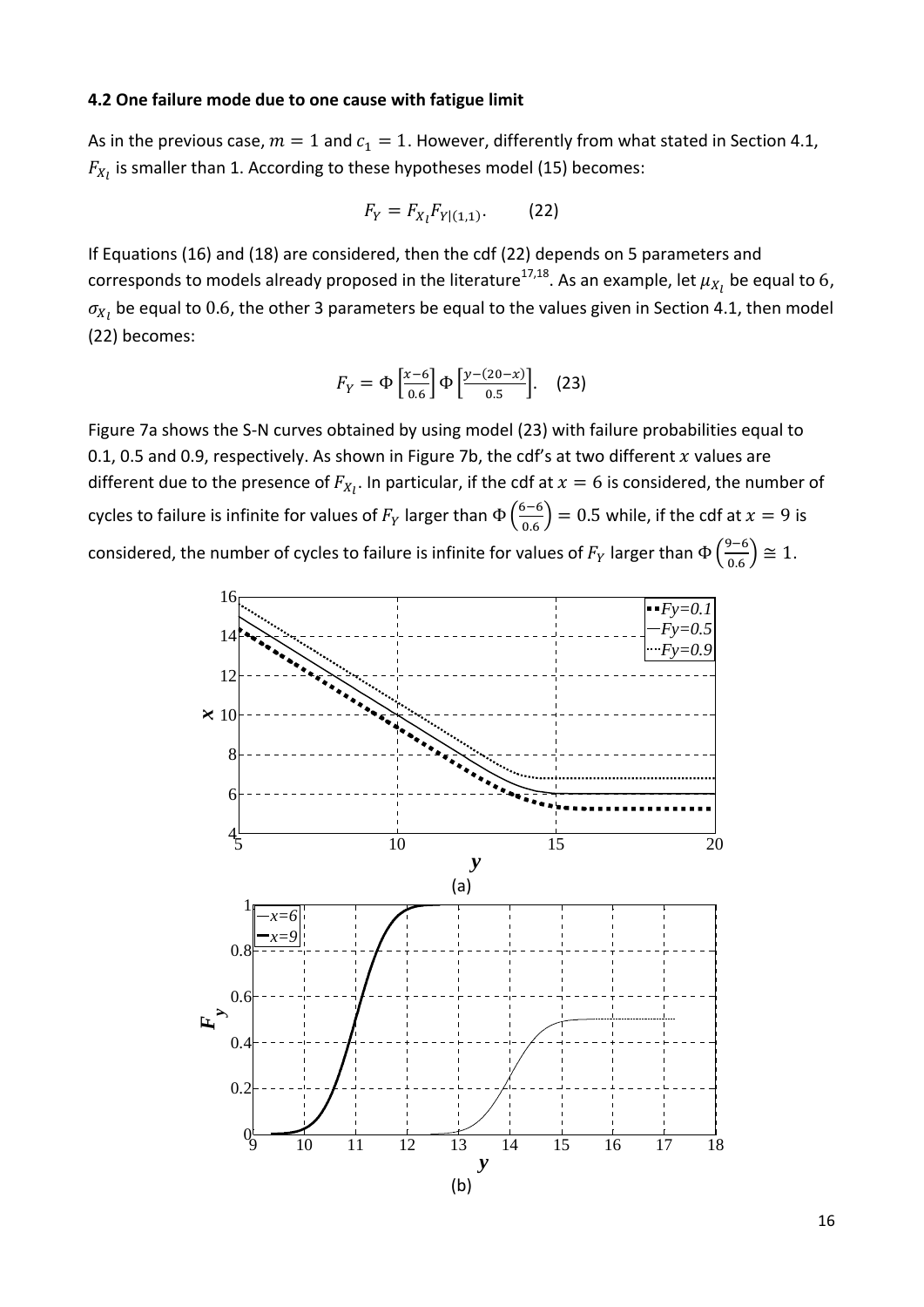Figure 8 shows the good qualitative agreement between random data (Figure 8a) generated by using model (23) and experimental data (Figure 8b) obtained, e.g., on JIS‐SUS403B stainless steel specimens<sup>32</sup> with stress concentration factor equal to 2 and tested at 300 °C.



Figure 8: (a) Random generated data from model (23). (b) Experimental fatigue data plot<sup>32</sup>.

Random data are generated by considering 30 equispaced values of  $x$  varying from 4 to 10. For each value of  $x$ , 5 random values are generated with the procedure explained in Section 4.1. In this case, if  $q_{i,rand}$  is larger than the corresponding value of  $F_{X_{l}}$ , then  $y_{i,rand}$  is set equal to infinite (i.e., the value of  $x$  is below the fatigue limit and the fatigue life becomes infinite).

## **4.3 Two failure modes due to one cause without plateau and fatigue limit**

In this case,  $m=2$  and  $c_1 = c_2 = 1$ . Since the fatigue limit is absent,  $F_{X_{t_0}} = F_{X_t} = 1$ . According to what stated in Sections 3.1 and 3.2,  $F_{X_{t_m}}=0$  and  $\sum_{j=1}^{c_i}P_{j|i}=1.$  Since  $m=2$  and  $c_1=c_2=1$ , it follows that  $P_{1|1} = P_{1|2} = 1$  and  $F_{X_{t_2}} = 0$ , and the final model is given by: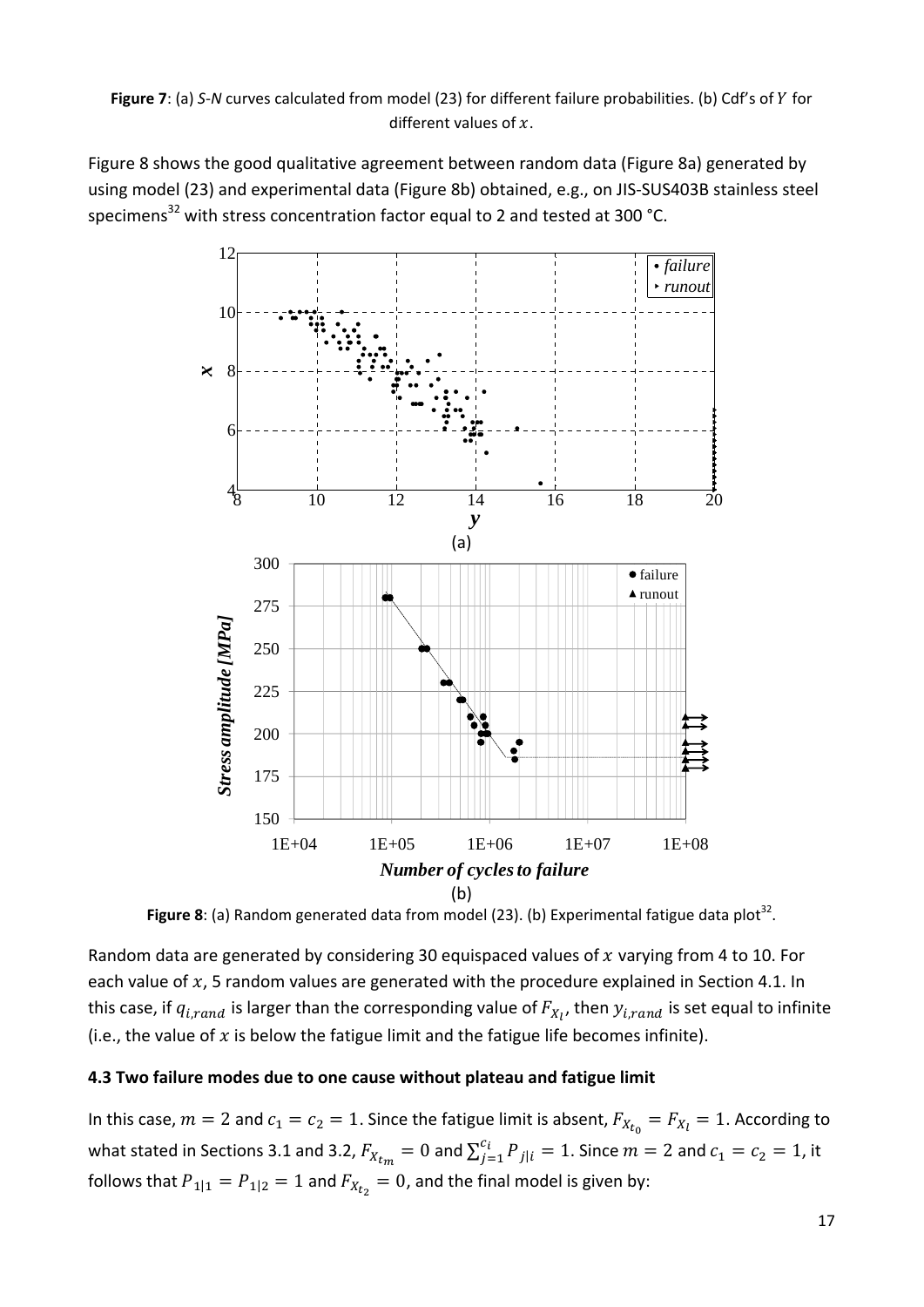$$
F_Y = \left(1 - F_{X_{t_1}}\right) F_{Y|(1,1)} + F_{X_{t_1}} F_{Y|(2,1)}.
$$
 (24)

If Equations (16) and (18) are considered, then the cdf (24) depends on 8 parameters. As an example, let  $\mu_{X_{t_1}}$  be equal to 8,  $\sigma_{X_{t_1}}$  be equal to 0.8,  $a_{Y|(2,1)}$  be equal to 16,  $b_{Y|(2,1)}$  equal to  $-0.5$ and  $\sigma_{Y|(2,1)}$  equal to 0.3, the last 3 parameters be equal to the values given in Section 4.1, then model (24) becomes:

$$
F_Y = \left(1 - \Phi\left[\frac{x-8}{0.8}\right]\right) \Phi\left[\frac{y-(20-x)}{0.5}\right] + \Phi\left[\frac{x-8}{0.8}\right] \Phi\left[\frac{y-(16-0.5x)}{0.3}\right].
$$
 (25)

Figure 9a shows the S‐N curves obtained by using model (25) with failure probabilities equal to 0.1, 0.5 and 0.9, respectively. As shown in Figure 9b, the cdf's at three different  $x$  values are shifted and have different standard deviations. In particular, if the cdf at  $x = 4$  is considered, the standard deviation is close to  $\sigma_{Y|(1,1)} = 0.5$  while, if the cdf at  $x = 13$  is considered, the standard deviation reduces and is close to  $\sigma_{Y|(2,1)} = 0.3$ .



Figure 9: (a) *S*-*N* curves calculated from model (25) for different failure probabilities. (b) Cdf's of *Y* for different values of  $x$ .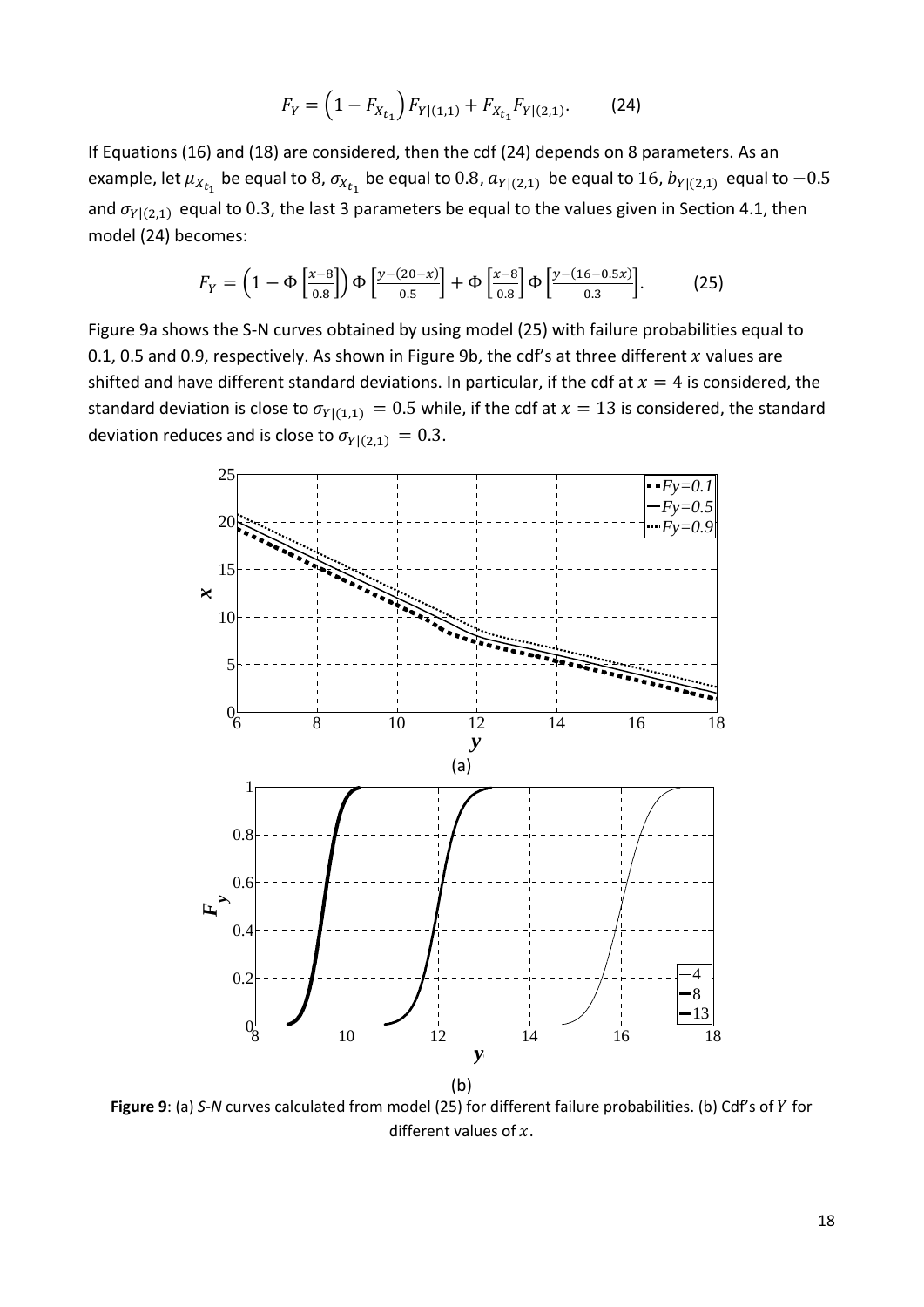Figure 10 shows the good qualitative agreement between random data (Figure 10a) generated by using model (25) and experimental data (Figure 10b) obtained, e.g., on shot‐peened helical compression springs $^{33}$ .



Figure 10: (a) Random generated data from model (25). (b) Experimental fatigue data plot<sup>33</sup>.

Random data are generated by considering 100 equispaced values of  $x$  varying from 2 to 20. For each value of  $x$ , 1 random fatigue life value is generated with the procedure explained in Section 4.1.

#### **4.4 Two failure modes due to one cause without plateau and with fatigue limit**

As in the previous case,  $m=2$  and  $c_1 = c_2 = 1$ . However, differently from what stated in Section 4.3,  $F_{X_l}$  is smaller than 1. According to these hypotheses model (15) becomes equal to model (11):

$$
F_Y = F_{X_l} \left( 1 - F_{X_{t_1}} \right) F_{Y| (1,1)} + F_{X_{t_1}} F_{Y| (2,1)}. \tag{26}
$$

If Equations (16) and (18) are considered, then cdf (26) depends on 10 parameters. As an example, let  $\mu_{X_l}$  be equal to 2,  $\sigma_{X_l}$  be equal to 0.3, the other 8 parameters be equal to the values given in Section 4.3, then model (26) becomes: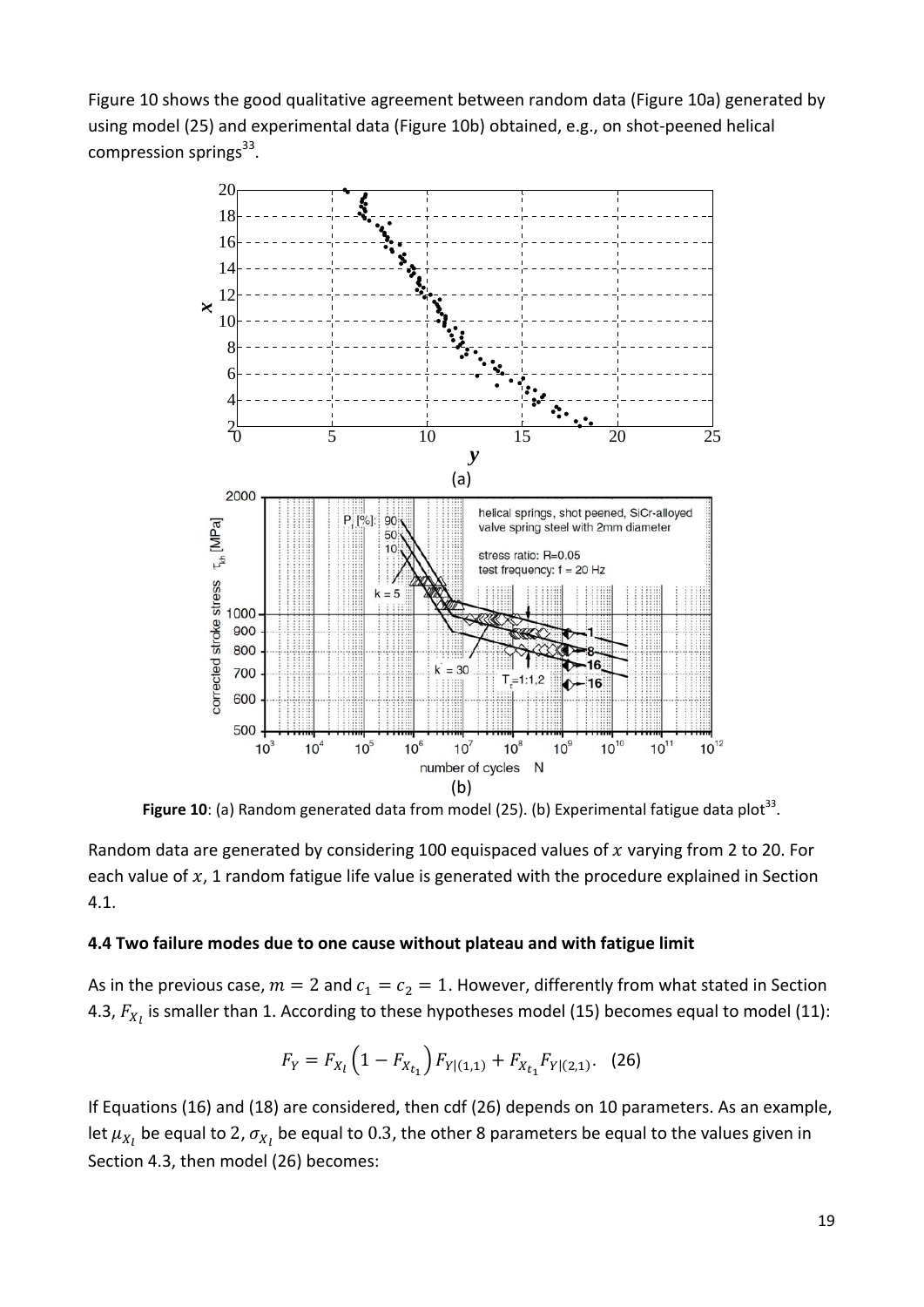$$
F_Y = \Phi\left[\frac{x-2}{0.3}\right] \left(1 - \Phi\left[\frac{x-8}{0.8}\right]\right) \Phi\left[\frac{y - (20-x)}{0.5}\right] + \Phi\left[\frac{x-8}{0.8}\right] \Phi\left[\frac{y - (16 - 0.5x)}{0.3}\right].
$$
 (27)

It must be pointed out that, if a Normal distribution is assumed for both  $X_l$  and  $X_{t_1}$ , then hypothesis 7) of Section 3.1 is violated. Nevertheless the violation is negligible since the probability of having  $X_l \leq X_{t_1}$  is given by:

$$
P[X_l - X_{t_1} \le 0] = \Phi\left[\frac{0 - (2 - 8)}{\sqrt{0.3^2 + 0.8^2}}\right] \cong \Phi[7] \cong 1,
$$

being  $X_l$  and  $X_{t_1}$  independent and Normal distributed. It is worth noting that if the violation is not negligible, then it is possible to limit the two distributions as suggested in Section 2.1. Nevertheless, in real cases<sup>1,5,6</sup> the distance between the location parameters of the two distributions is large and violations are in most cases negligible.

Figure 11a shows the S-N curves obtained by using model (27) with failure probabilities equal to 0.1, 0.5 and 0.9, respectively. As shown in Figure 11b, the cdf's at four different  $x$  values are different. In particular, if the cdf at  $x = 2$  is considered, the number of cycles to failure is infinite for values of  $F_Y$  larger than  $\Phi\left[\frac{2-2}{0.3}\right]=0.5$  while, in the other cases, the number of cycles to failure is infinite when  $F_Y$  is close to 1.

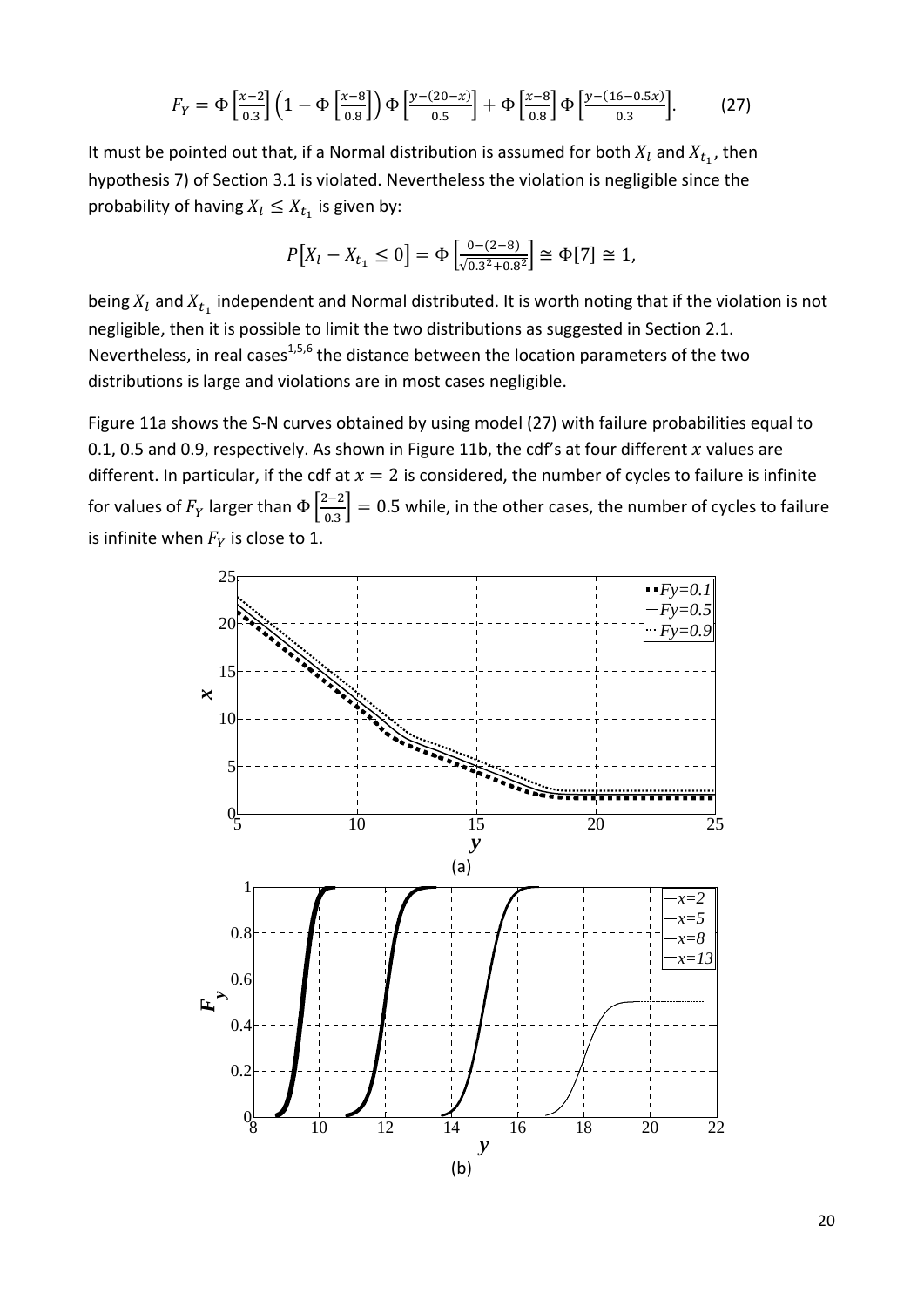Figure 12 shows the good qualitative agreement between random data (Figure 12a) generated by using model (27) and experimental data (Figure 12b) obtained, e.g., on JIS‐SUS403B stainless steel specimens<sup>32</sup> with stress concentration factor equal to 3 and tested at 500 °C.



Figure 12: (a) Random generated data from model (27). (b) Experimental fatigue data plot<sup>32</sup>.

Random data are generated by considering 100 equispaced values of  $x$  varying from 0 to 20. For each value of  $x$ , 1 random fatigue life value is generated with the procedure explained in Section 4.2.

## **4.5 Two failure modes due to one cause with plateau and without fatigue limit**

Model (24) applies in this case. Except for parameter  $a_{Y|(2,1)}$  which changes and is set equal to 13, all the hypotheses considered in Section 4.4 are confirmed. Therefore, the final model becomes:

$$
F_Y = \left(1 - \Phi\left[\frac{x-8}{0.8}\right]\right) \Phi\left[\frac{y - (20-x)}{0.5}\right] + \Phi\left[\frac{x-8}{0.8}\right] \Phi\left[\frac{y - (13 - 0.5x)}{0.3}\right].
$$
 (28)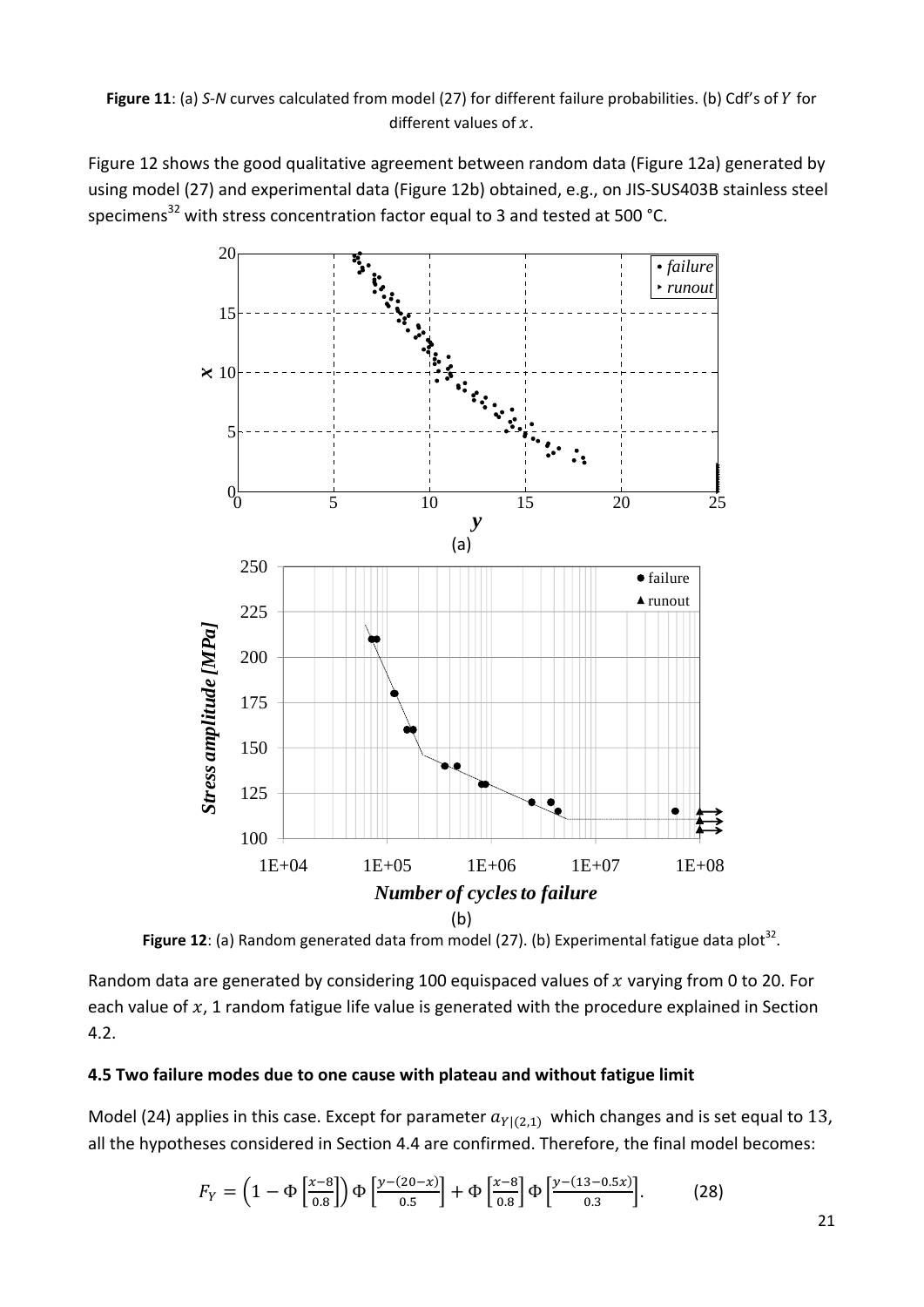Figure 13a shows the S‐N curves obtained by using model (28) with failure probabilities equal to 0.1, 0.5 and 0.9, respectively. As shown in Figure 13b, the cdf's at three different  $x$  values have different shapes. In particular, the cdf corresponding to  $x = 8$  has the typical shape of a mixture of distributions. Indeed, at  $x = 8$  the coexistence of the two failure modes originates a mixture of distributions and the cdf of each failure mode contributes with probability  $\Phi\left[\frac{8-8}{0.8}\right]=0.5$  to the cdf of Y.



Figure 13: (a) *S-N* curves calculated from model (28) for different failure probabilities. (b) Cdf's of *Y* for different values of  $x$ .

Figure 14 shows the good qualitative agreement between random data (Figure 14a) generated by using model (28) and experimental data (Figure 14b) obtained, e.g., on JIS-SUJ2 steel specimens $^6$ .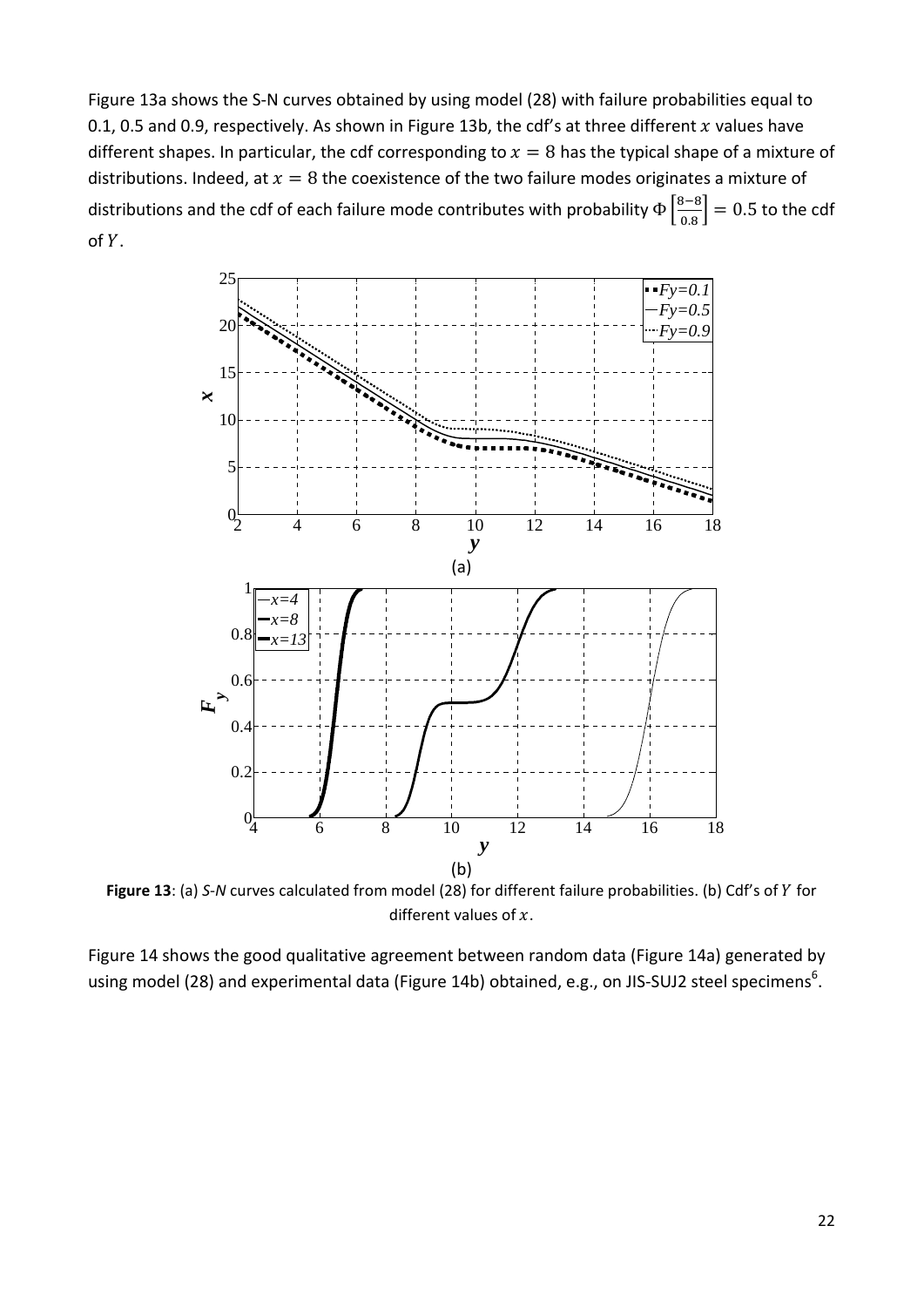

Figure 14: (a) Random generated data from model (28). (b) Experimental fatigue data plot<sup>6</sup>.

Random data are generated by considering 100 equispaced values of  $x$  varying from 2 to 20. For each value of  $x$ , 5 random fatigue life values are generated with the procedure explained in Section 4.1.

#### **4.6 Two failure modes due to one cause with plateau and with fatigue limit**

Model (26) applies in this case. Except for parameters  $a_{Y|(2,1)}$ ,  $b_{Y|(2,1)}$  and  $\sigma_{Y|(2,1)}$  which change and are set equal to  $24$ ,  $-2$  and 1, respectively, all the hypotheses considered in Section 4.4 are confirmed. The final model becomes:

$$
F_Y = \Phi\left[\frac{x-2}{0.3}\right] \left(1 - \Phi\left[\frac{x-8}{0.8}\right]\right) \Phi\left[\frac{y - (20-x)}{0.5}\right] + \Phi\left[\frac{x-8}{0.8}\right] \Phi\left[y - (24 - 2x)\right].
$$
 (29)

As shown in Section 4.4, hypothesis 7) of Section 3.1 is violated but the violation is negligible.

Figure 15a shows the S‐N curves obtained by using model (29) with failure probabilities equal to 0.1, 0.5 and 0.9, respectively. As shown in Figure 15b, the cdf's at four different  $x$  values have different shapes. In particular, the cdf's corresponding to  $x = 8$  and to  $x = 10$  have the typical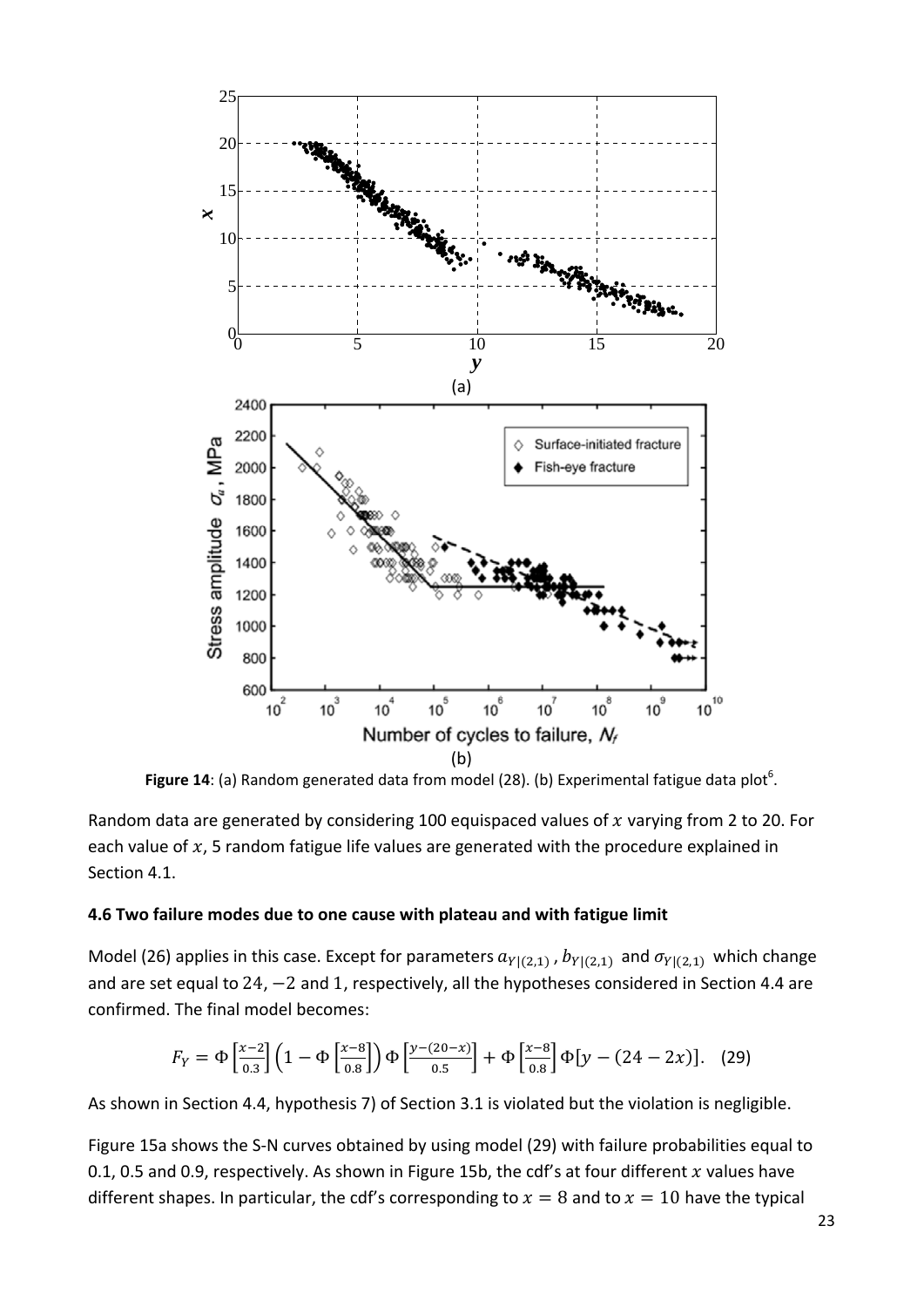shape of a mixture of distributions, while the cdf corresponding to  $x = 2$  gives infinite number of cycles to failure for values of  $F_Y$  larger than  $\Phi\left[\frac{2-2}{0.3}\right]=0.5.$ 



Figure 15: (a) *S-N* curves calculated from model (29) for different failure probabilities. (b) Cdf's of Y for different values of  $x$ .

Figure 16 shows the good qualitative agreement between random data (Figure 16a) generated by using model (29) and experimental data (Figure 16a) obtained, e.g., on Ti‐6Al‐4V titanium alloy specimens<sup>34</sup>.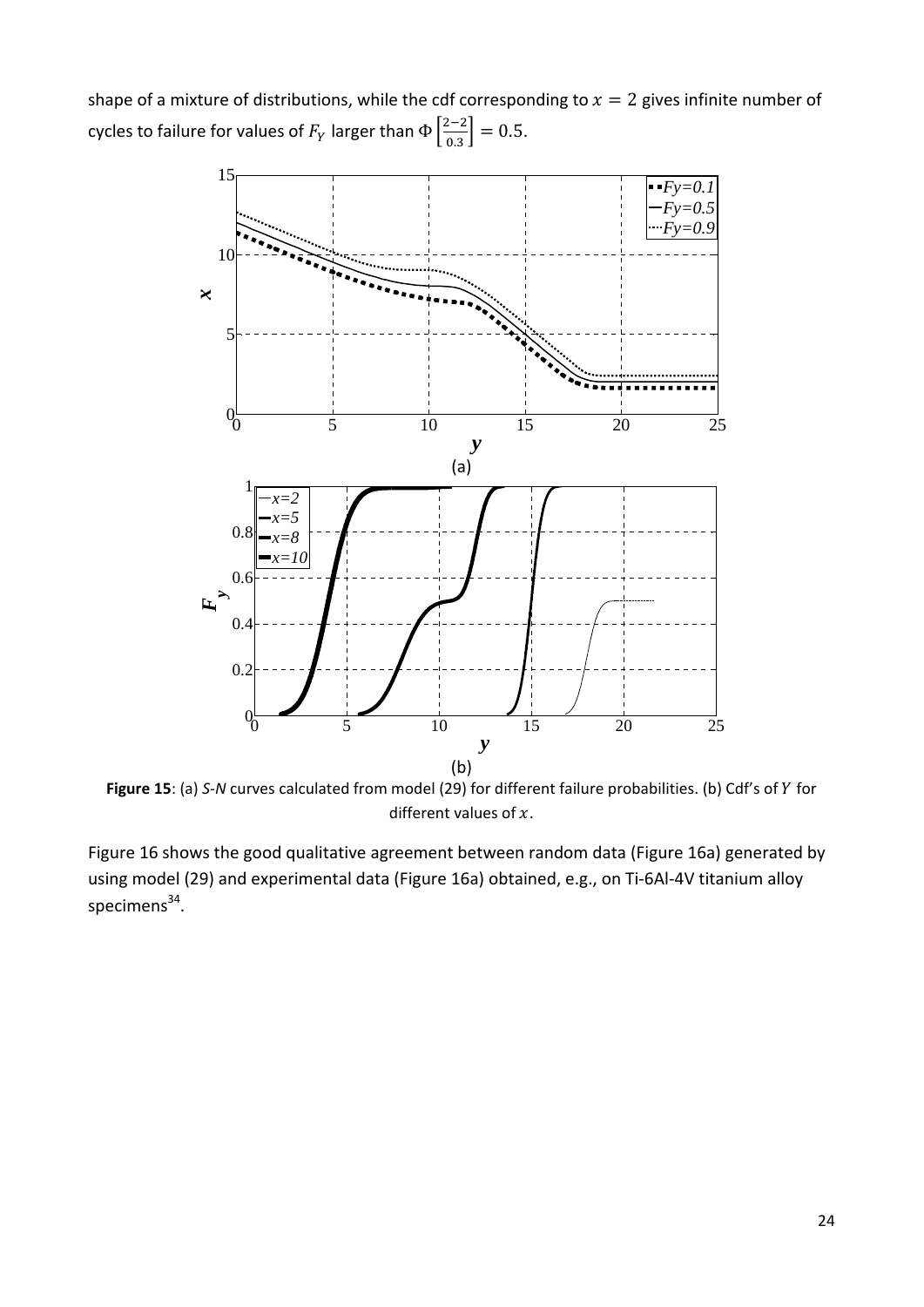

Figure 16: (a) Random generated data from model (29). (b) Experimental fatigue data plot<sup>34</sup>.

Random data are generated by considering 100 equispaced values of x varying from 0 to 11. For each value of  $x$ , 5 random fatigue life values are generated with the procedure explained in Section 4.2.

#### **4.7 One failure mode due to two causes without fatigue limit**

In this case,  $m=1$ ,  $c_1=2$  and  $F_{X_l}=1$ . According to what stated in Sections 3.1 and 3.2,  $F_{X_{t_1}}=$ 0,  $p_{2|1} = 1 - p_{1|1}$  and the final model is given by:

$$
F_Y = p_{1|1} F_{Y|(1,1)} + (1 - p_{1|1}) F_{Y|(1,2)}.
$$
 (30)

If Equations (16) and (18) are considered, then cdf (30) depends on 7 parameters. As an example, let probability  $p_{11}$  be equal to 0.15,  $a_{Y|(1,1)}$  be equal to 20,  $b_{Y|(1,1)}$  be equal to  $-1$  and  $\sigma_{Y|(1,1)}$  be equal to 0.3,  $a_{Y|(1,2)}$  be equal to 35,  $b_{Y|(1,2)}$  be equal to  $-1.5$  and  $\sigma_{Y|(1,2)}$  be equal to 0.6, then model (30) becomes: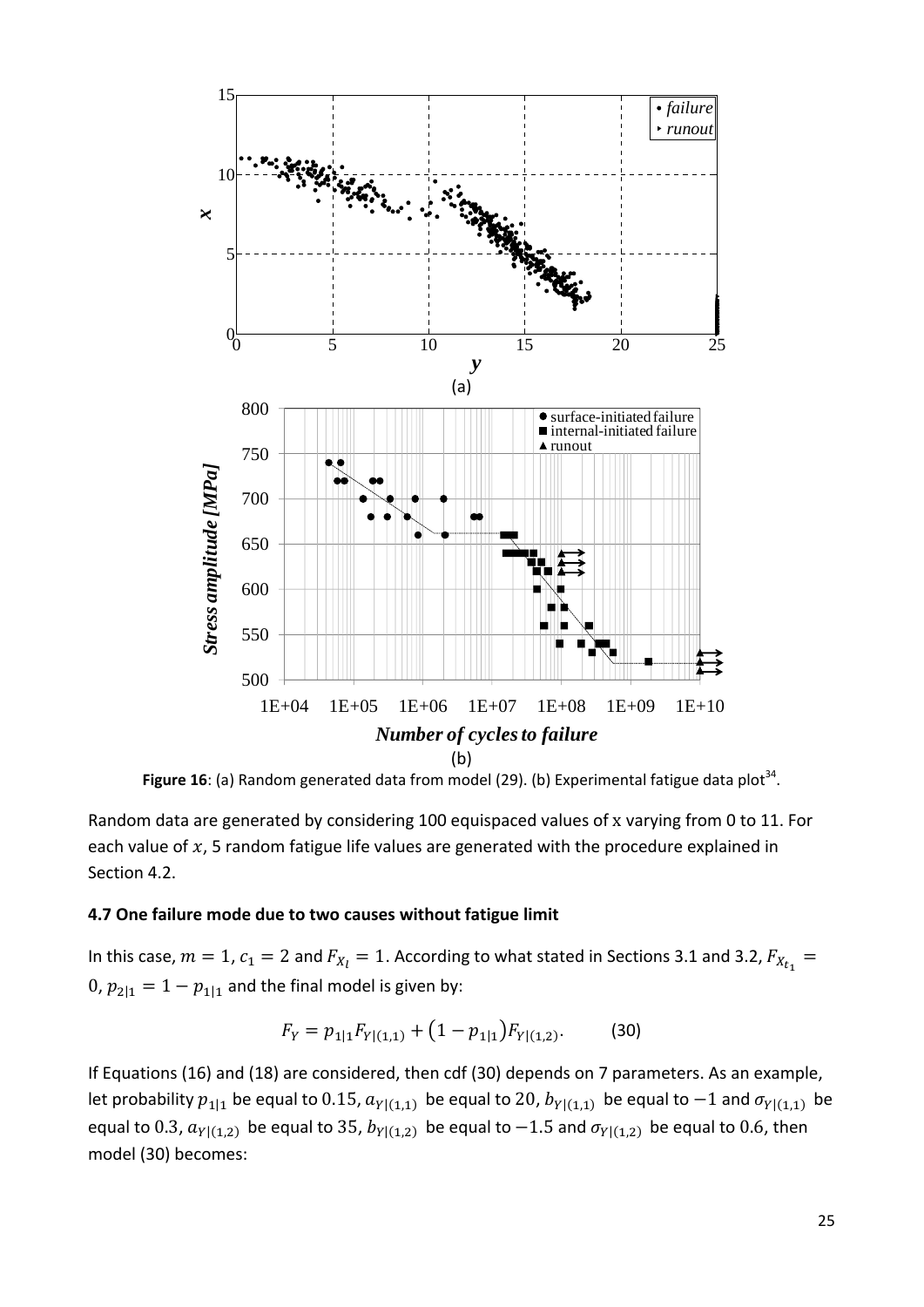$$
F_Y = 0.15 \cdot \Phi\left(\frac{y - (20 - x)}{0.3}\right) + 0.85 \cdot \Phi\left(\frac{y - (35 - 1.5x)}{0.6}\right).
$$
 (31)

Figure 17a shows the S‐N curves obtained by using model (31) with failure probabilities equal to 0.1, 0.5 and 0.9, respectively. As shown in Figure 17b, the cdf's at three different  $x$  have the typical shape of a mixture of distributions but they differ in the plateau lengths. In particular, plateau length increases if the applied stress amplitude decreases.



Figure 17: (a) *S*-*N* curves calculated from model (31) for different failure probabilities. (b) Cdf's of *Y* for different values of  $x$ .

Figure 18 shows the good qualitative agreement between random data (Figure 18a) generated by using model (31) and experimental data (Figure 18b) obtained, e.g., on René 95 nickel‐base superalloy specimens $^{11}$ .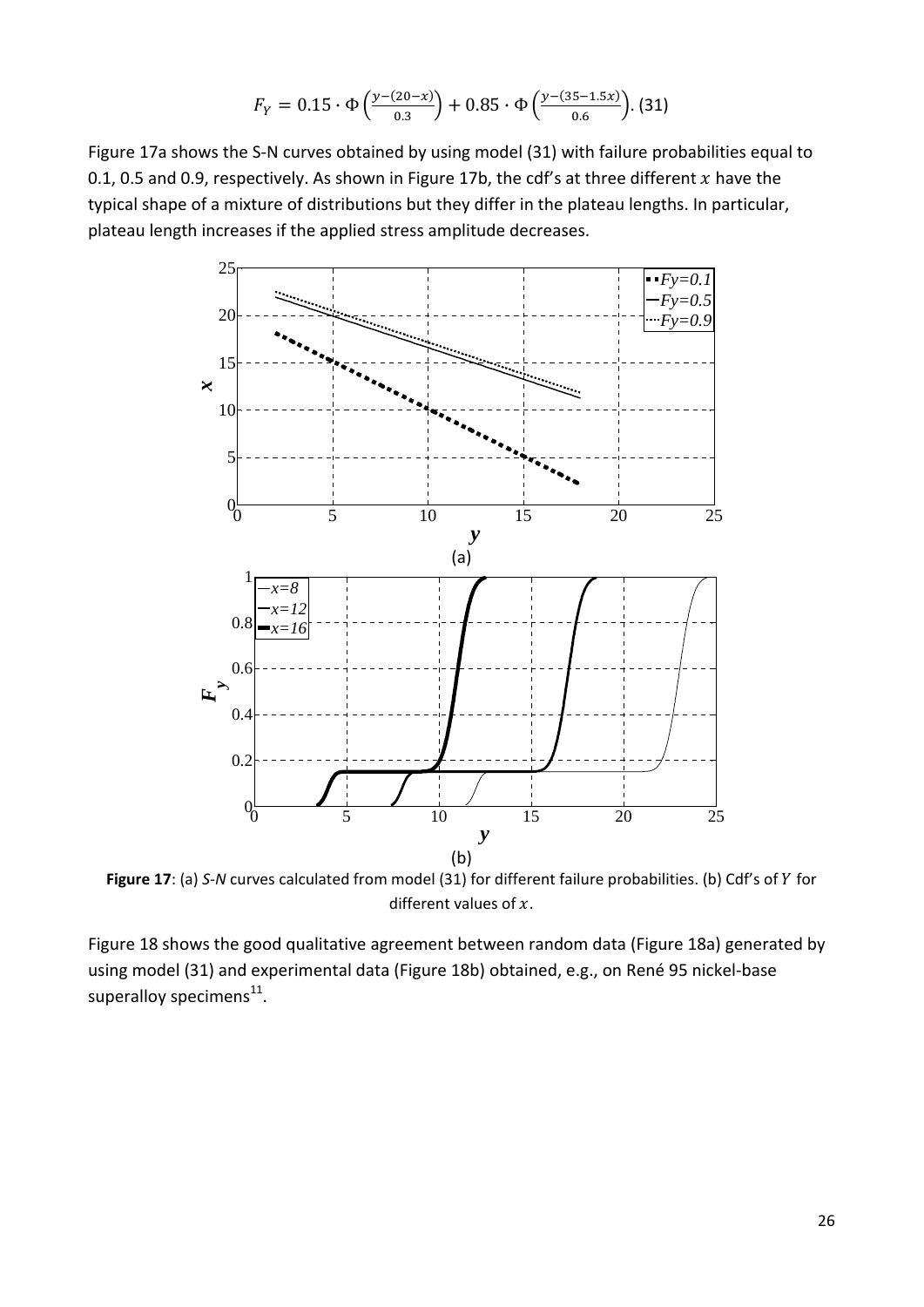

Figure 18: (a) Random generated data from model (31). (b) Experimental fatigue data plot<sup>11</sup>.

Random data are generated by considering 100 equispaced values of  $x$  varying from 2 to 20. For each value of  $x$ , 10 random fatigue life values are generated with the procedure explained in Section 4.1.

#### **4.8 One failure mode due to two causes with fatigue limit**

In this case,  $m=1$ ,  $c_1=2$  and  $F_{X_l}=1$ . According to what stated in Sections 3.1 and 3.2,  $F_{X_{t_1}}=$  $0, p_{2|1} = 1 - p_{1|1}$  and the final model is given by:

$$
F_Y = F_{X_l}(p_{1|1}F_{Y|(1,1)} + (1 - p_{1|1})F_{Y|(1,2)}).
$$
 (32)

If Equations (16) and (18) are considered, then cdf (32) depends on 9 parameters. As an example, let probability  $p_{1|1}$  be equal to 0.4,  $a_{Y|(1,1)}$  be equal to 44,  $b_{Y|(1,1)}$  be equal to  $-2$ ,  $\sigma_{Y|(1,1)}$  be equal to  $0.3$ ,  $a_{Y|(1,2)}$  be equal to  $40$ ,  $b_{Y|(1,2)}$  be equal to  $-1$ ,  $\sigma_{Y|(1,2)}$  be equal to  $0.6$ ,  $\mu_{X_l}$  be equal to 8,  $\sigma_{\!X_l}$  be equal to 1, then model (32) becomes: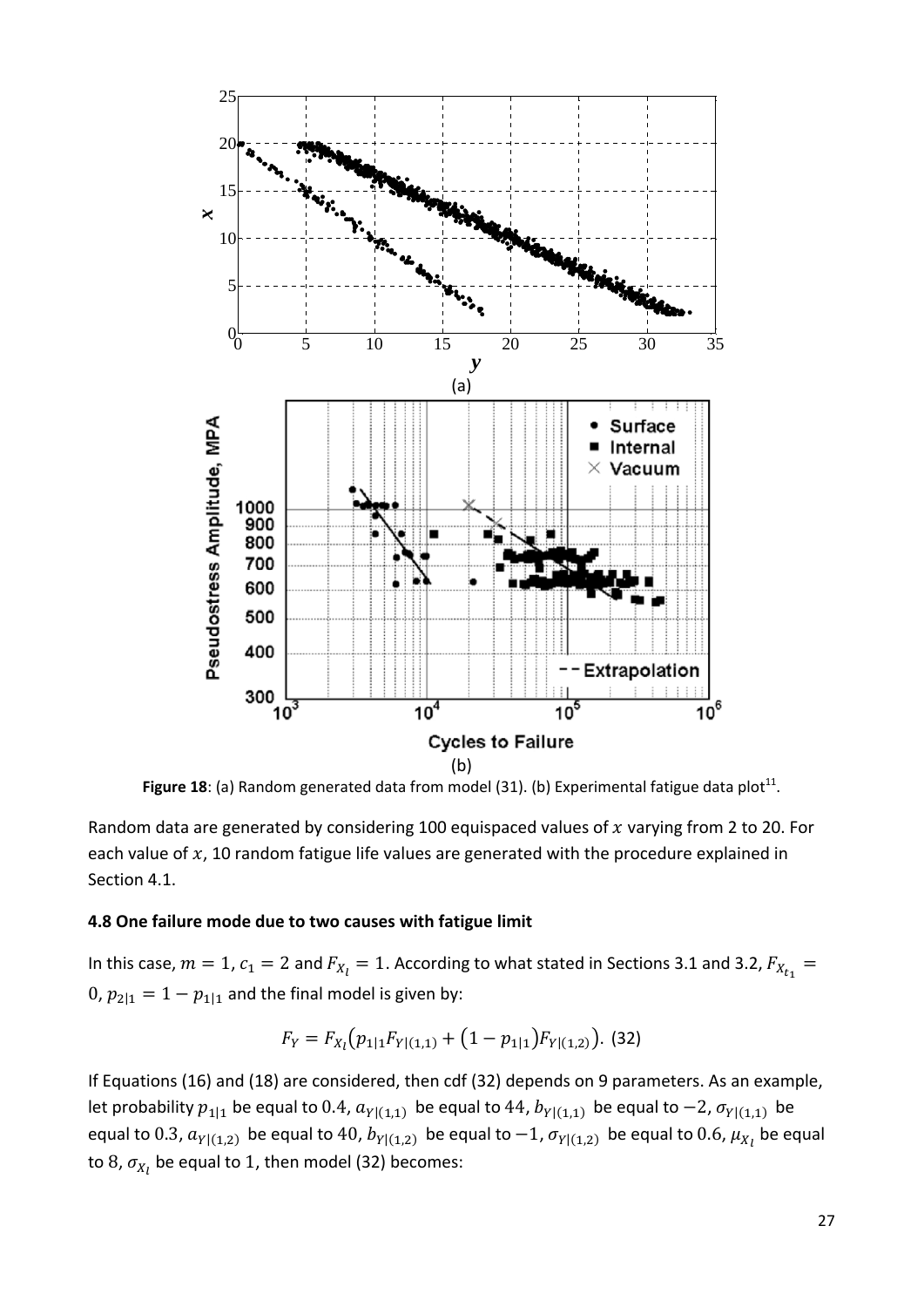$$
F_Y = \Phi(x - 8) \left( 0.4 \cdot \Phi \left( \frac{y - (44 - 2x)}{0.3} \right) + 0.6 \cdot \Phi \left( \frac{y - (40 - x)}{0.6} \right) \right).
$$
 (33)

Figure 19a shows the S‐N curves obtained by using model (33) with failure probabilities equal to 0.1, 0.5 and 0.9, respectively. As shown in Figure 19b, the cdf's at three different x values have the typical shape of a mixture of distributions. Nevertheless, if the applied stress amplitude approaches the fatigue limit, the shape of the cdf's change. In particular, the cdf corresponding to  $x = 8$  gives infinite number of cycles to failure for values of  $F<sub>Y</sub>$  larger than  $\Phi<sub>N</sub>(8-8) = 0.5$ .



**Figure 19**: (a) *S*-*N* curves calculated from model (33) for different failure probabilities. (b) Cdf's of *Y* for different values of  $x$ .

Figure 20 shows the acceptable qualitative agreement between random data (Figure 20a) generated by using model (33) and experimental data (Figure 20b) obtained, e.g., on Ti‐10V‐2Fe‐ 3Al  $\beta$ -titanium alloy specimens<sup>11</sup>. It is worth noting that, in this particular case, a quadratic dependence between the location parameter and the stress amplitude would have given random data better resembling the experimental data trends. Nevertheless, a linear dependence has been still considered for sake of simplicity and for coherency with the previous numerical examples.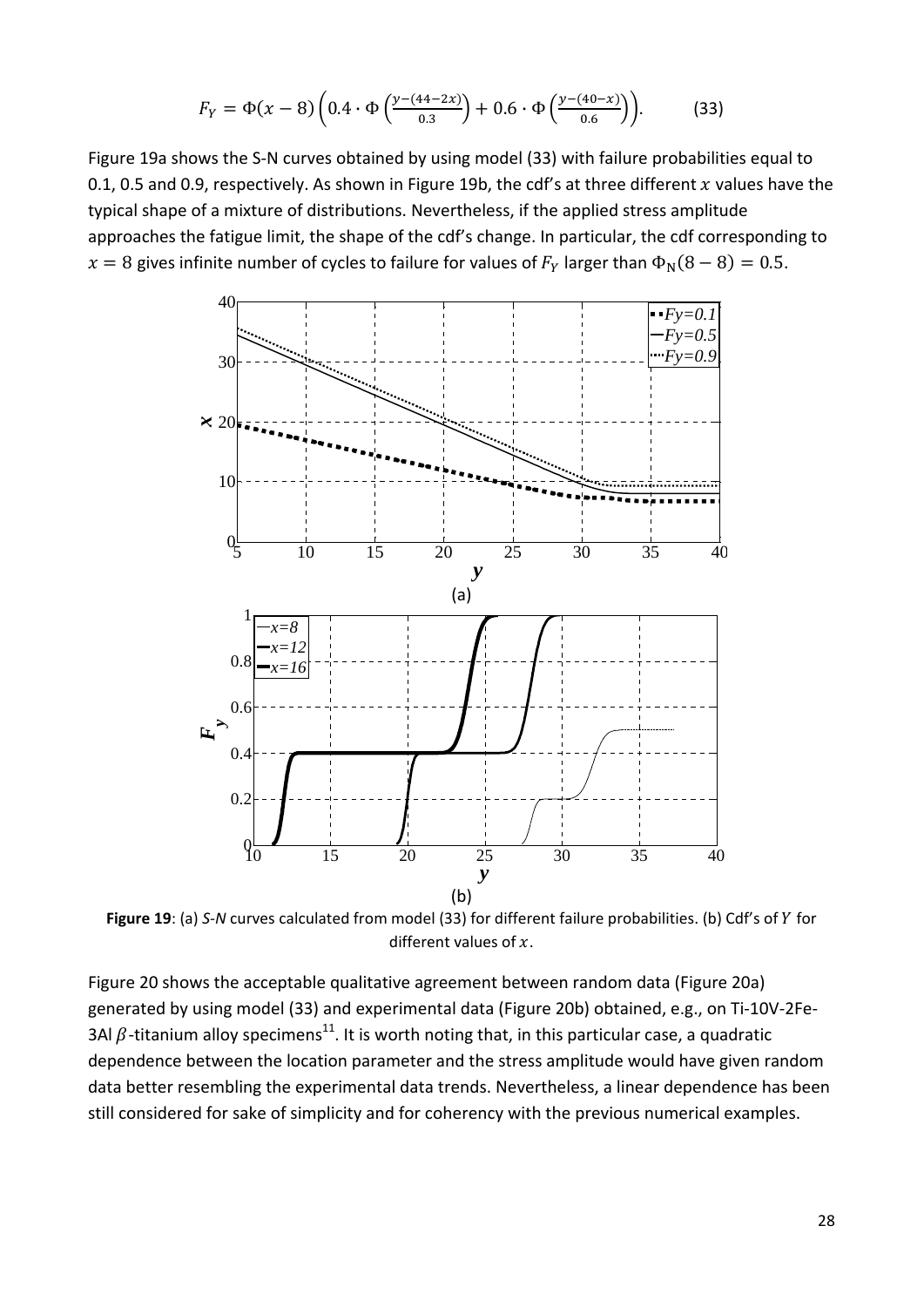

**Figure 20:** (a) Random generated data from model (33). (b) Experimental fatigue data plot<sup>11</sup>; different curves correspond to different microstructures.

Random data are generated by considering 100 equispaced values of  $x$  varying from 2 to 20. For each value of  $x$ , 5 random fatigue life values are generated with the procedure explained in Section 4.2.

## **5. Conclusions**

A unified statistical model able to describe any S‐N curve regardless of the number of failure modes and failure causes has been identified. Assuming that the random variables involved in the model follow location‐scale distributions, that the location parameters linearly depend on the applied stress amplitude and the scale parameters are constant, a general equation for the total number of parameters to be estimated is obtained.

The proposed model allows to fit experimental data with any number of failure modes and failure causes. A full probabilistic approach is adopted to obtain the distribution of the fatigue life.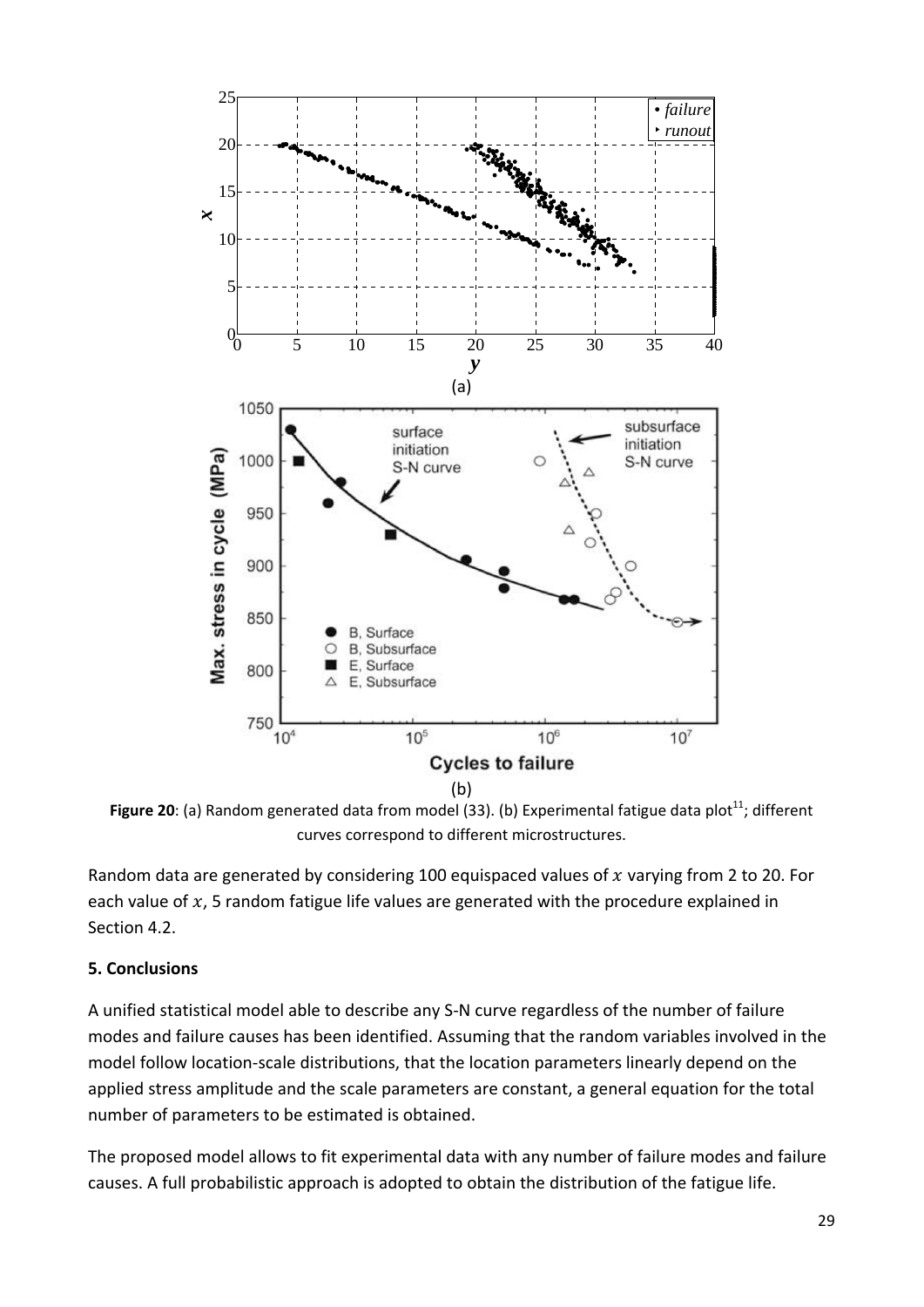Different causes for each failure mode and different failure modes are taken into account by considering an approach based on a mixture of distributions. The adaptability of the model is demonstrated by qualitative numerical examples.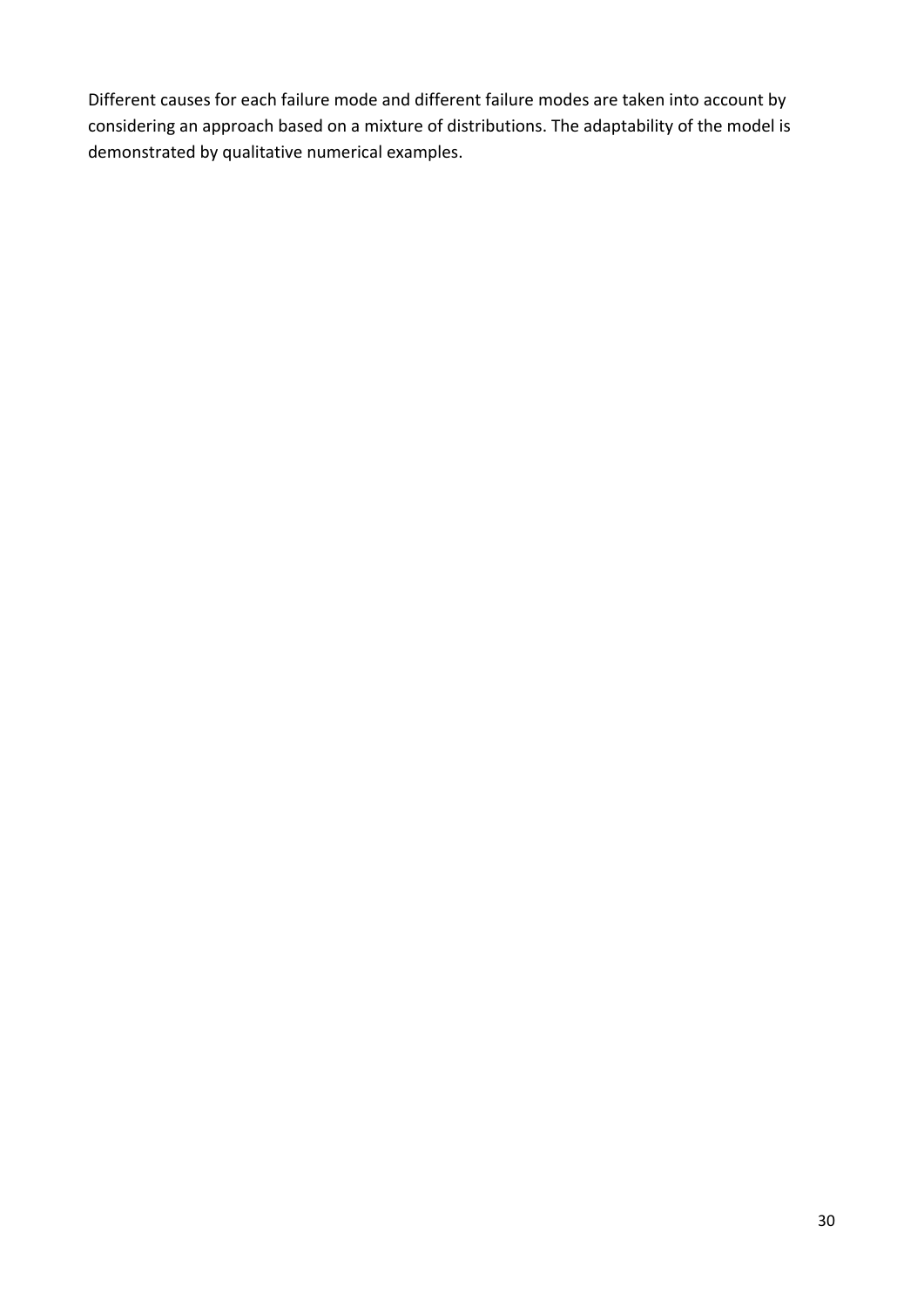### **References**

1 Pyttel, B., Schwerdt, D. and Berger, C. (2011) Very high cycle fatigue – Is there a fatigue limit? *Int. J. Fatigue* **33**, 49‐58.

2 Shiozawa, K., Lu, L. and Ishihara, S. (2001) S‐N curve characteristics and subsurface crack initiation behaviour in ultra‐long life of fatigue of a high carbon‐chromium bearing steel. *Fatigue Fract. Engng. Mater. Struct.* **24**, 781‐790.

3 Wang, Q.Y., Bathias, C., Kawagoishi, N. and Chen, Q. (2002) Effect of inclusions on subsurface crack initiation and gigacycle fatigue strength. *Int. J. Fatigue* **24**, 1269‐1274.

4 Sakai, T., Sakai, T., Okada, K., Furuichi, M., Nishikawa, I. and Sugeta, A. (2006) Statistical fatigue properties of SCM435 steel in ultra‐long‐life regime based on JSMS database on fatigue strength of metallic materials. *Int. J. Fatigue* **28**, 1486‐1492.

5 Zhang, J.M., Li, S.X., Yang, Z.G., Li, G.Y., Hui, W.J. and Weng Y.Q. (2007) Influence of inclusion size on fatigue behavior of high strength steels in the gigacycle fatigue regime. *Int. J. Fatigue* **29**, 765‐ 771.

6 Sakai, T., Lian, B., Takeda, M., Shiozawa, K., Oguma, N., Ochi, Y., Nakajima, M. and Nakamura, T. (2010) Statistical duplex S‐N characteristics of high carbon chromium bearing steel in rotating bending in very high cycle regime. *Int. J. Fatigue* **32**, 497‐504.

7 Bathias, C. (1999) There is no infinite fatigue life in metallic materials. *Fatigue Fract. Engng. Mater. Struct.* **22**, 559‐565.

8 Jha, S.K., Larsen, J.M. and Rosenberger, A.H. (2005) The role of competing mechanisms in the fatigue life variability of a nearly fully-lamellar  $\gamma$ -TiAl based alloy. *Acta Mater.* **53**, 1293-1304.

9 Ravi Chandran, K.S. (2005) Duality of fatigue failures of materials caused by Poisson defect statistics of competing failure modes. *Nat. Mater.* **4**, 303‐308.

10 Furuya, Y., Hirukawa, H., Kimura, T. and Hayaishi, M. (2007) Gigacycle fatigue properties of high‐strength steels according to inclusion and ODA Sizes. *Metall. Mater. Trans. A‐Phys. Metall. Mater. Sci.* **38A**, 1722‐1730.

11 Ravi Chandran, K.S., Chang, P. and Cashman, G.T. (2010) Competing failure modes and complex S‐N curves in fatigue of structural materials. *Int. J. Fatigue* **32**, 482‐491.

12 Cashman, G.T. (2010) A review of competing modes fatigue behavior. *Int. J. Fatigue* **32**, 492‐ 496.

13 Murakami, Y. (2002) *Metal Fatigue: Effect of Small Defects and Nonmetallic Inclusions*. Elsevier, Oxford, UK.

14 Harlow, D.G. (2011) Statistical characterization of bimodal behavior. *Acta Mater.*, **59**, 5048‐ 5053.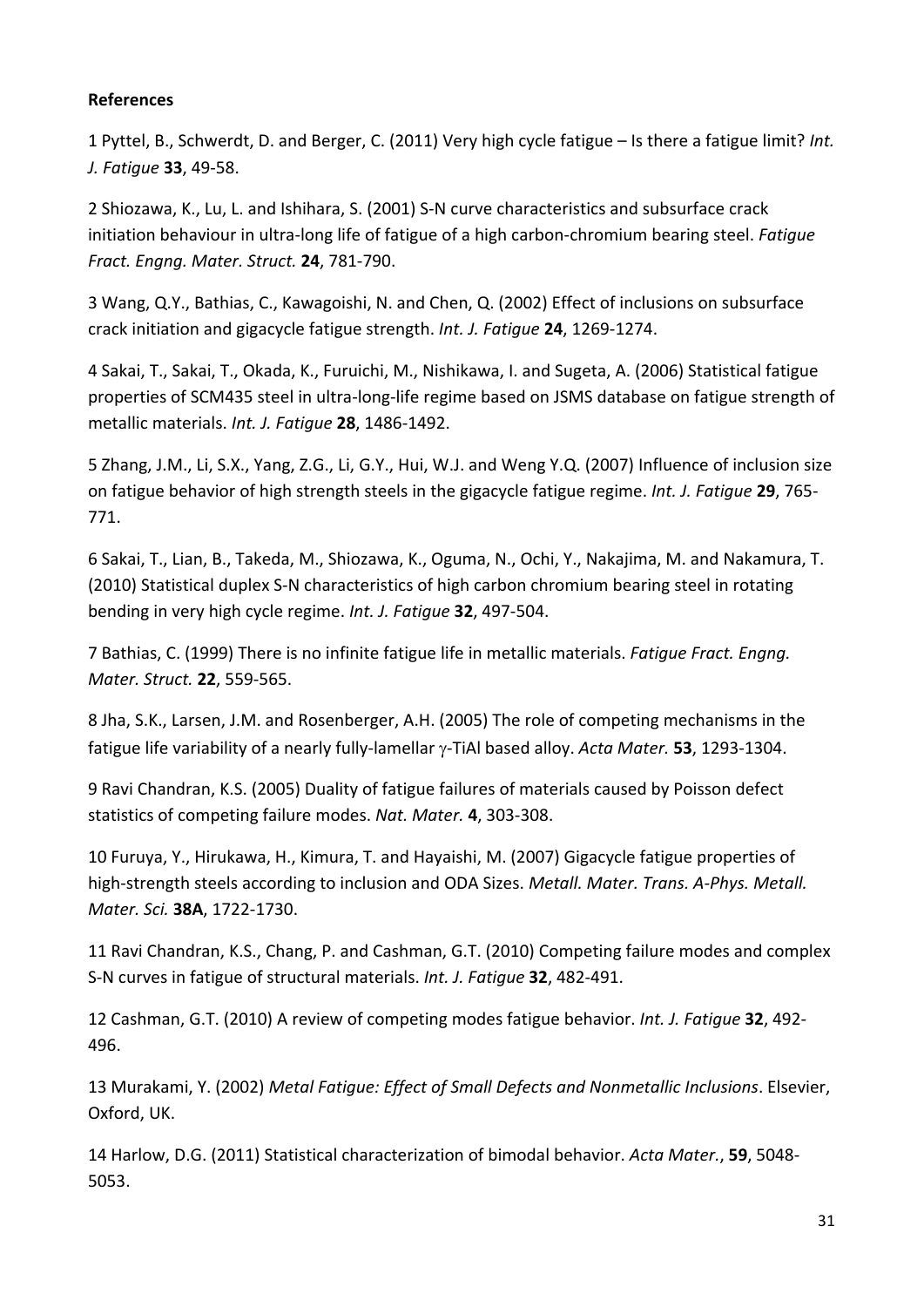15 ASTM E739‐91 Reapproved 2004 (2004) *Standard Practice for Statistical Analysis of Linear or Linearized Stress‐Life (S‐N) and Strain‐Life (‐N) Fatigue Data*. ASTM, Philadelphia, USA.

16 ISO standard 12107:2003 (2003) *Metallic materials – Fatigue testing – Statistical planning and analysis of data*. ISO, Genève, Switzerland.

17 Pascual, F.G. and Meeker, W.Q. (1999) Estimating fatigue curves with the Random Fatigue‐Limit Model. *Technometrics* **41**, 277‐290.

18 Lorén, S. and Lundström, M. (2005) Modelling curved S‐N curves. *Fatigue Fract. Engng. Mater. Struct.* **28**, 437‐443.

19 Castillo, E. and Fernández‐Canteli, A. (2001) A general regression model for lifetime evaluation and prediction. *Int. J. Fract.* **107**, 117‐137.

20 Hanaki, S., Yamashita, M., Uchida, H. and Zako, M. (2010) On stochastic evaluation of S‐N data based on fatigue strength distribution. *Int. J. Fatigue* **32**, 605‐609.

21 Cashman, G.T. (2007) A statistical methodology for the preparation of a competing modes fatigue design curve. *J. Engng. Mater. Technol.* **129**, 159‐168.

22 Cashman, G.T. (2007) A mathematical model for competing failure modes in strain cycle fatigue. *J. Engng. Mater. Technol.* **129**, 293‐303.

23 Bomas, H., Burkart, K. and Zoch, H.W. (2011) Evaluation of S‐N curves with more than one failure mode. *Int. J. Fatigue* **33**, 19‐22.

24 Cox, D.R. (1959) The analysis of exponentially distributed life‐times with two types of failure. *J. R. Stat. Soc. Ser. B‐Stat. Methodol.* **21**, 411‐421.

25 Nelson, W. (1982) *Applied Life Data Analysis*. John Wiley & Sons, New York, USA, pp. 162‐168.

26 Jha, S.K., Larsen, J.M., Rosenberger, A.H. and Hartman, G.A. (2003) Dual fatigue failure modes in Ti‐6Al‐2Sn‐4Zr‐6Mo and consequences on probabilistic life prediction. *Scr. Mater.* **48**, 1637‐ 1642.

27 Mendenhall, W. and Hader, R.J. (1958) Estimation of parameters of mixed exponentially distributed failure time distributions from censored life test data. *Biometrika* **45**, 504‐520.

28 Ravi Chandran, K.S. and Jha, S.K. (2005) Duality of the S‐N fatigue curve caused by competing failure modes in titanium alloy and the role of Poisson defect statistics. *Acta Mater.* **53**, 1867‐ 1881.

29 Nelson, W. (1990) *Accelerated Testing: Statistical Models, Test Plans, and Data Analyses*. John Wiley & Sons, New York, USA, pp. 71‐75.

30 Nelson, W. (1990) *Accelerated Testing: Statistical Models, Test Plans, and Data Analyses*. John Wiley & Sons, New York, USA, pp. 92‐95.